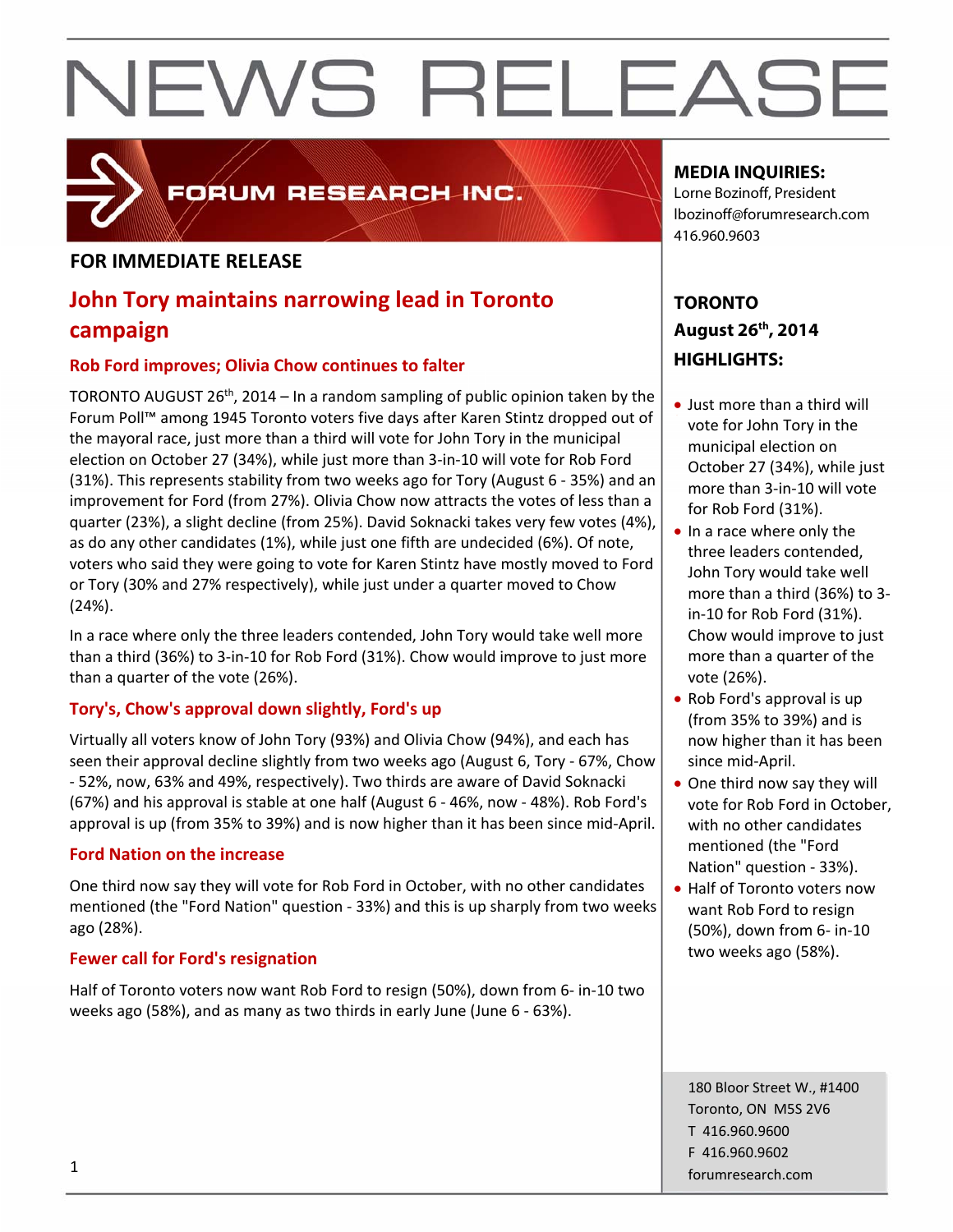### **FORUM RESEARCH INC.**

"Well, it looks like Rob Ford is on the comeback trail, and although John Tory still has the lead, it is narrowing. Olivia Chow, on the other hand, is suffering from a different kind of over‐exposure. She was introduced to her public too long before she entered the race, and has already peaked. With her timing, the election should have been in June," said Forum Research President, Dr. Lorne Bozinoff.

Lorne Bozinoff, Ph.D. is the president and founder of Forum Research. He can be reached at lbozinoff@forumresearch.com or at (416) 960‐9603.

#### **MEDIA INQUIRIES:**

Lorne Bozinoff, President lbozinoff@forumresearch.com 416.960.9603

### **TORONTO August 26th, 2014**

#### **HIGHLIGHTS:**

 "Well, it looks like Rob Ford is on the comeback trail, and although John Tory still has the lead, it is narrowing. Olivia Chow, on the other hand, is suffering from a different kind of over‐ exposure. She was introduced to her public too long before she entered the race, and has already peaked. With her timing, the election should have been in June," said Forum Research President, Dr. Lorne Bozinoff.

180 Bloor Street W., #1400 Toronto, ON M5S 2V6 T 416.960.9600 F 416.960.9602 example to the contract of the contract of the contract of the contract of the contract of the contract of the contract of the contract of the contract of the contract of the contract of the contract of the contract of the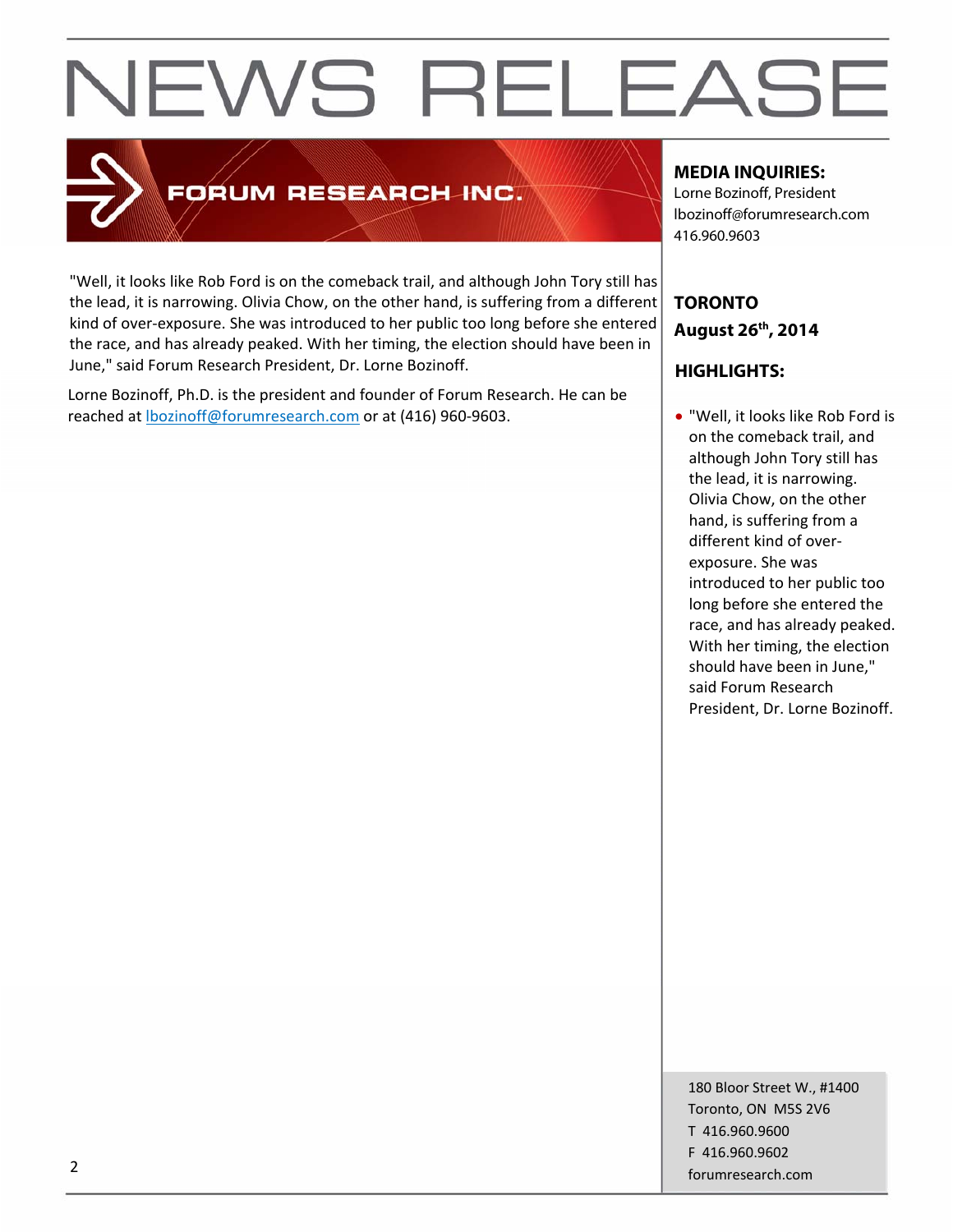#### **Methodology**

The Forum Poll™ was conducted by Forum Research with the results based on an interactive voice response telephone survey of 1945 randomly selected Torontonians 18 years of age and older. The poll was conducted on August 25‐ 26th, 2014.

**FORUM RESEARCH INC.** 

Results based on the total sample are considered accurate ±2%, 19 times out of 20. Subsample results will be less accurate. Margins of error for subsample (such as age, gender) results are available at www.forumresearch.com/samplestim.asp

Where appropriate, the data has been statistically weighted by age, region, and other variables to ensure that the sample reflects the actual population according to the latest Census data.

This research is not necessarily predictive of future outcomes, but rather, captures opinion at one point in time. Forum Research conducted this poll as a public service and to demonstrate our survey research capabilities. Forum houses its poll results in the Data Library of the Department of Political Science at the University of Toronto.

With offices across Canada and around the world, 100% Canadian‐owned Forum Research is one of the country's leading survey research firms. This Forum Poll™and other polls may be found at Forum's poll archive at www.forumresearch.com/polls.asp

#### **MEDIA INQUIRIES:**

Lorne Bozinoff, President lbozinoff@forumresearch.com 416.960.9603

**TORONTO August 26th, 2014** 

180 Bloor Street W., #1400 Toronto, ON M5S 2V6 T 416.960.9600 F 416.960.9602 forumresearch.com and the set of the set of the set of the set of the set of the set of the set of the set of the set of the set of the set of the set of the set of the set of the set of the set of the set of the set of th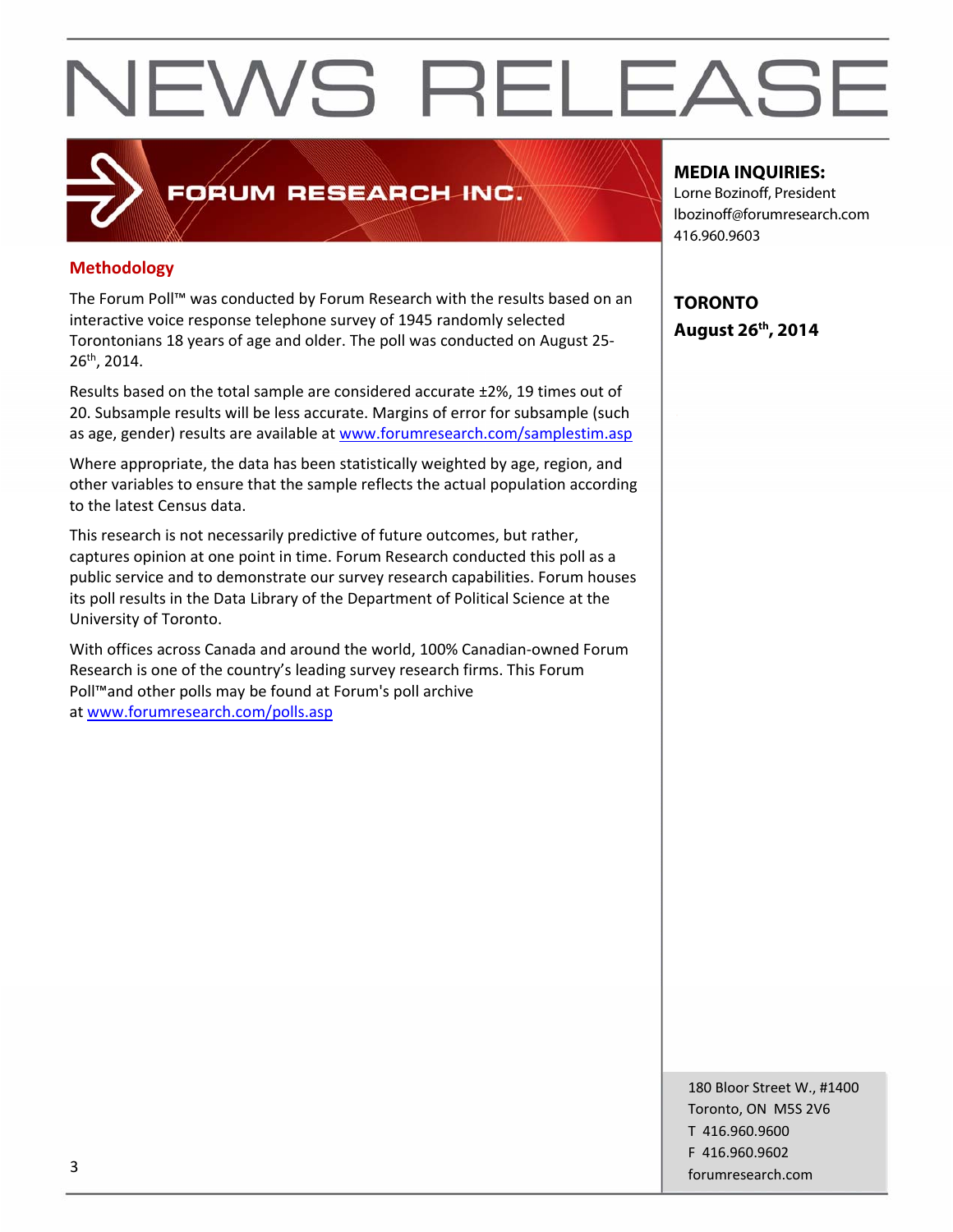### FORUM RESEARCH INC.

#### **MEDIA INQUIRIES:**

**August 26th, 2014** 

**TORONTO** 

Lorne Bozinoff, President lbozinoff@forumresearch.com 416.960.9603

#### **3‐Way Mayoral Trial Heats Trending**

*Ford / Tory / Chow*

| %                                 | Sample | <b>Rob Ford</b> | <b>John Tory</b> | <b>Olivia Chow</b> | Other / Don't<br><b>Know</b> |
|-----------------------------------|--------|-----------------|------------------|--------------------|------------------------------|
| August 25-26 <sup>th</sup> , 2014 | 1945   | 31              | 36               | 26                 | 7                            |
| August 5-6 <sup>th</sup> , 2014   | 1268   | 30              | 38               | 28                 | $\overline{4}$               |
| July 21st, 2014                   | 1063   | 27              | 32               | 35                 | $\overline{3}$               |
| July 2 <sup>nd</sup> , 2014       | 1182   | 28              | 30               | 38                 | $\overline{4}$               |
| June 23rd, 2014                   | 890    | 28              | 29               | 37                 | 6                            |
| June 6 <sup>th</sup> , 2014       | 944    | 22              | 30               | 42                 | 6                            |
| May 21st, 2014                    | 923    | 27              | 31               | 36                 | 6                            |
| April 14th, 2014                  | 882    | 30              | 29               | 36                 | 5                            |
| Mar 13th, 2014                    | 1271   | 28              | 25               | 38                 | 8                            |
| Feb 25, 2014                      | 1310   | 32              | 33               | 32                 | 3                            |
| June 25, 2013                     | 1239   | 30              | 25               | 40                 | 5                            |
| May 24, 2013                      | 1395   | 27              | 24               | 42                 | 8                            |
| May 10, 2013                      | 974    | 36              | 15               | 40                 | 9                            |
| Aug 9, 2012                       | 812    | 26              | 24               | 39                 | 11                           |

### **5‐Way Mayoral Trial Heats Trending**

*Ford / Chow / Stintz / Tory / Soknacki*

| %                              | Sample | <b>Rob</b><br>Ford | <b>Olivia</b><br>Chow | <b>Karen</b><br><b>Stintz</b> | John<br><b>Tory</b> | <b>David</b><br><b>Soknacki</b> | Don't<br>Know /<br><b>Other</b> |
|--------------------------------|--------|--------------------|-----------------------|-------------------------------|---------------------|---------------------------------|---------------------------------|
| Aug 25-26 <sup>th</sup> , 2014 | 1945   | 31                 | 23                    | $\qquad \qquad \blacksquare$  | 34                  | $\overline{4}$                  | $\overline{7}$                  |
| Aug 5- $6^{th}$ , 2014         | 1268   | 27                 | 25                    | $\overline{4}$                | 35                  | 5                               | $\overline{4}$                  |
| July 21st, 2014                | 1063   | 27                 | 29                    | 6                             | 28                  | 5                               | $\overline{4}$                  |
| July 2 <sup>nd</sup> , 2014    | 1182   | 26                 | 36                    | 3                             | 27                  | $\overline{4}$                  | $\overline{4}$                  |
| June 23rd, 2014                | 890    | 27                 | 34                    | 3                             | 24                  | 6                               | 6                               |
| June 6 <sup>th</sup> , 2014    | 944    | 20                 | 38                    | $\overline{4}$                | 28                  | 5                               | 5                               |
| May 21st, 2014                 | 923    | 24                 | 36                    | 3                             | 27                  | 3                               | 6                               |
| April 14th, 2014               | 882    | 27                 | 34                    | 6                             | 24                  | $\overline{4}$                  | 5                               |
| Mar 27 <sup>th</sup> , 2014    | 634    | 32                 | 33                    | 5                             | 21                  | $\overline{4}$                  | 5                               |
| Mar 13th, 2014                 | 1271   | 28                 | 36                    | 5                             | 22                  | $\overline{2}$                  | $\overline{7}$                  |
| Feb 25, 2014                   | 1310   | 31                 | 31                    | 6                             | 27                  | $\overline{2}$                  | 3                               |
| Feb. 6 <sup>th</sup> , 2014    | 769    | 30                 | 35                    | $6\overline{6}$               | 22                  | 3                               | 5                               |
| Jan. 22 <sup>nd</sup> , 2014   | 1063   | 30                 | 31                    | $\overline{7}$                | 24                  | $\overline{4}$                  | $\overline{4}$                  |
| Jan. 6 <sup>th</sup> , 2014    | 1105   | 35                 | 30                    | 5                             | 22                  | $\overline{3}$                  | 5                               |
| Dec. 9 <sup>th</sup> , 2013    | 898    | 25                 | 32                    | $\overline{7}$                | 27                  | $\overline{a}$                  | 5                               |
| Nov. 20th, 2013                | 1049   | 31                 | 34                    | $\overline{7}$                | 22                  | $\overline{4}$                  | 3                               |
| Nov. 6 <sup>th</sup> , 2013    | 1157   | 29                 | 28                    | 12                            | 25                  | $\overline{2}$                  | 5                               |
| Nov. 4th, 2013                 | 1393   | 26                 | 32                    | 10                            | 25                  | $\overline{2}$                  | $\overline{7}$                  |
| Oct. 31 <sup>st</sup> , 2013   | 1032   | 24                 | 29                    | 11                            | 25                  | 3                               | $\overline{7}$                  |

180 Bloor Street W., #1400 Toronto, ON M5S 2V6 T 416.960.9600 F 416.960.9602 example to the contract of the contract of the contract of the contract of the contract of the contract of the contract of the contract of the contract of the contract of the contract of the contract of the contract of the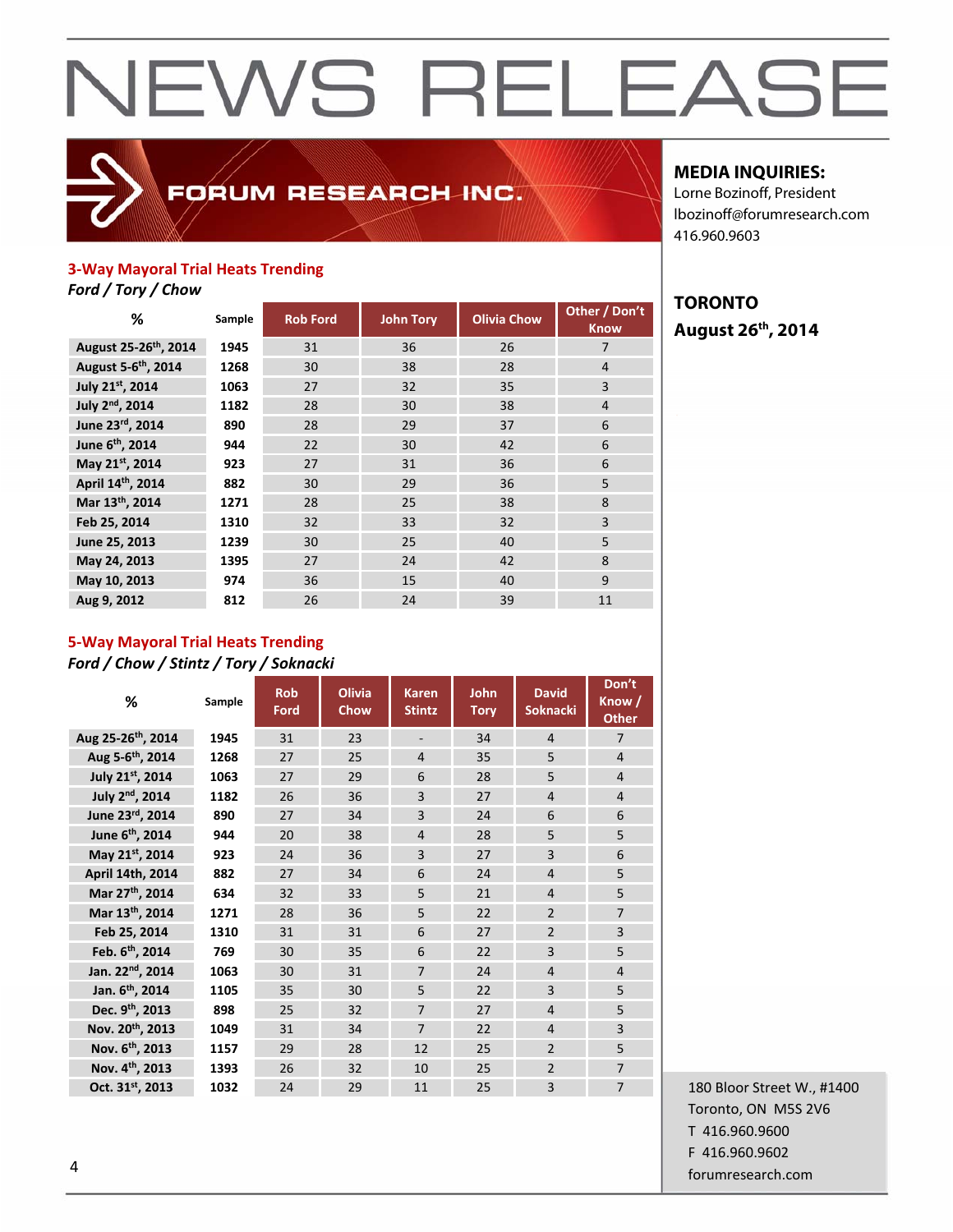### FORUM RESEARCH INC.

#### *Mayoral Candidate Approval ‐ Trending*

| %                                 | Sample | Ford | <b>Chow</b> | <b>Tory</b> | <b>Stintz</b>                | <b>Soknacki</b> |
|-----------------------------------|--------|------|-------------|-------------|------------------------------|-----------------|
| August 25-26 <sup>th</sup> , 2014 | 1945   | 39   | 49          | 63          | $\qquad \qquad \blacksquare$ | 48              |
| August 5-6 <sup>th</sup> , 2014   | 1268   | 35   | 52          | 67          | 41                           | 46              |
| July 21st, 2014                   | 1063   | 33   | 54          | 67          | 44                           | 48              |
| July 2 <sup>nd</sup> , 2014       | 1182   | 31   | 57          | 63          | 41                           | 44              |
| June 23rd, 2014                   | 890    | 32   | 57          | 61          | 41                           | 47              |
| June 6 <sup>th</sup> , 2014       | 944    | 28   | 64          | 68          | 46                           | 54              |
| May 1st, 2014                     | 888    | 38   | 58          | 69          | 47                           | 56              |
| April 14th, 2014                  | 882    | 46   | 60          | 65          | 46                           | 47              |
| Mar 13 <sup>th</sup> , 2014       | 1271   | 42   | 57          | 57          | 37                           | 38              |

#### *Mayoral Candidate Approval ‐ Ranking*

| ℅                  | <b>Approve</b> | <b>Disapprove</b> | Aware |
|--------------------|----------------|-------------------|-------|
| <b>John Tory</b>   | 63             | 37                | 93    |
| <b>Olivia Chow</b> | 49             | 51                | 94    |
| David Soknacki     | 48             | 52                |       |
| <b>Rob Ford</b>    | 39             | 61                |       |

#### *Voting for Ford in 2014 ‐ Trending*

| ℅                                 | Sample | Yes | <b>No</b> | Don't know     |
|-----------------------------------|--------|-----|-----------|----------------|
| August 25-26 <sup>th</sup> , 2014 | 1945   | 33  | 64        | 4              |
| August 5-6 <sup>th</sup> , 2014   | 1268   | 28  | 68        | 4              |
| July 21st, 2014                   | 1063   | 28  | 66        | 6              |
| July 2 <sup>nd</sup> , 2014       | 1182   | 25  | 69        | 6              |
| June 23rd, 2014                   | 890    | 29  | 65        | 6              |
| June 6 <sup>th</sup> , 2014       | 944    | 22  | 73        | 5              |
| May 21st, 2014                    | 923    | 25  | 69        | $\overline{7}$ |
| May 1st, 2014                     | 888    | 25  | 68        | $\overline{7}$ |
| April 14th, 2014                  | 882    | 29  | 63        | 8              |
| Mar 13th, 2014                    | 1271   | 31  | 62        | 7              |
| Feb. 24 <sup>th</sup> , 2014      | 1310   | 38  | 57        | 5              |
| Feb. 6 <sup>th</sup> , 2014       | 769    | 37  | 59        | 4              |
| Jan. 22 <sup>nd</sup> , 2014      | 1063   | 37  | 57        | 6              |
| Jan. 6 <sup>th</sup> , 2014       | 1105   | 41  | 54        | 6              |
| Dec. 9 <sup>th</sup> , 2013       | 898    | 33  | 62        | 5              |
| Nov. 20th, 2013                   | 1049   | 33  | 62        | 5              |
| Nov. 6 <sup>th</sup> , 2013       | 1157   | 35  | 60        | 5              |

#### **MEDIA INQUIRIES:**

Lorne Bozinoff, President lbozinoff@forumresearch.com 416.960.9603

#### **TORONTO August 26th, 2014**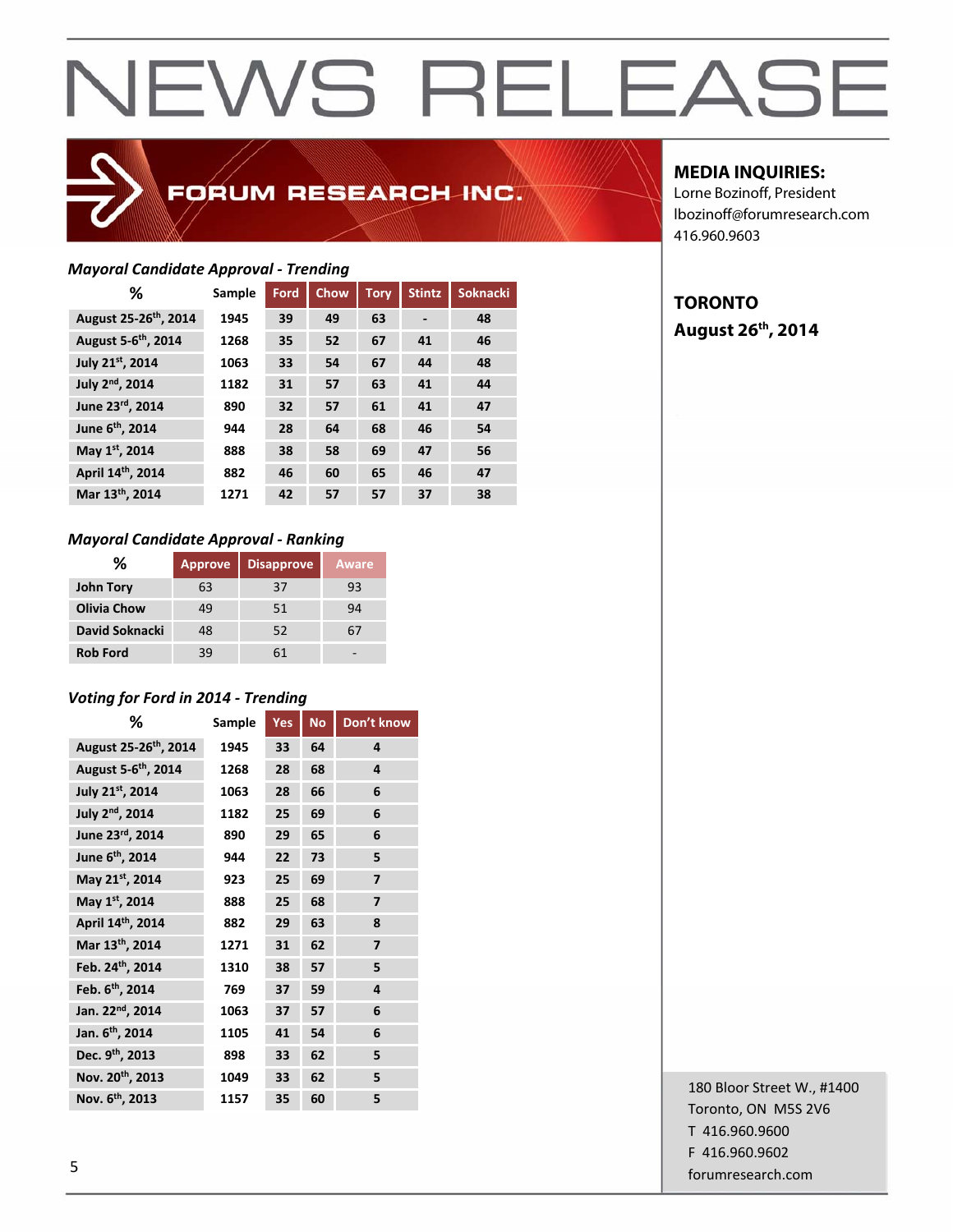### FORUM RESEARCH INC.

#### **MEDIA INQUIRIES:**

Lorne Bozinoff, President lbozinoff@forumresearch.com 416.960.9603

#### *Should Ford Resign ‐ Trending*

| ℅                                 | Sample | <b>Should Resign</b> | <b>Should Not Resign</b> | Don't know              |
|-----------------------------------|--------|----------------------|--------------------------|-------------------------|
| August 25-26 <sup>th</sup> , 2014 | 1945   | 50                   | 45                       | 5                       |
| August 5-6 <sup>th</sup> , 2014   | 1268   | 58                   | 39                       | 3                       |
| July 21st, 2014                   | 1063   | 59                   | 37                       | 5                       |
| July 2 <sup>nd</sup> , 2014       | 1182   | 62                   | 34                       | 4                       |
| June 19th, 2014                   | 890    | 58                   | 37                       | 5                       |
| June 6 <sup>th</sup> , 2014       | 944    | 63                   | 33                       | 4                       |
| May 21st, 2014                    | 923    | 63                   | 32                       | 5                       |
| May 1st, 2014                     | 888    | 63                   | 31                       | 6                       |
| Dec. 9th, 2013                    | 898    | 60                   | 35                       | 4                       |
| Nov. 20 <sup>th</sup> , 2013      | 1049   | 62                   | 36                       | $\overline{2}$          |
| Nov. 6 <sup>th</sup> , 2013       | 1157   | 61                   | 35                       | 4                       |
| Nov. 4 <sup>th</sup> , 2013       | 1393   | 59                   | 38                       | $\overline{\mathbf{3}}$ |
| Oct. 31st, 2013                   | 1032   | 60                   | 36                       | 4                       |

**TORONTO August 26th, 2014**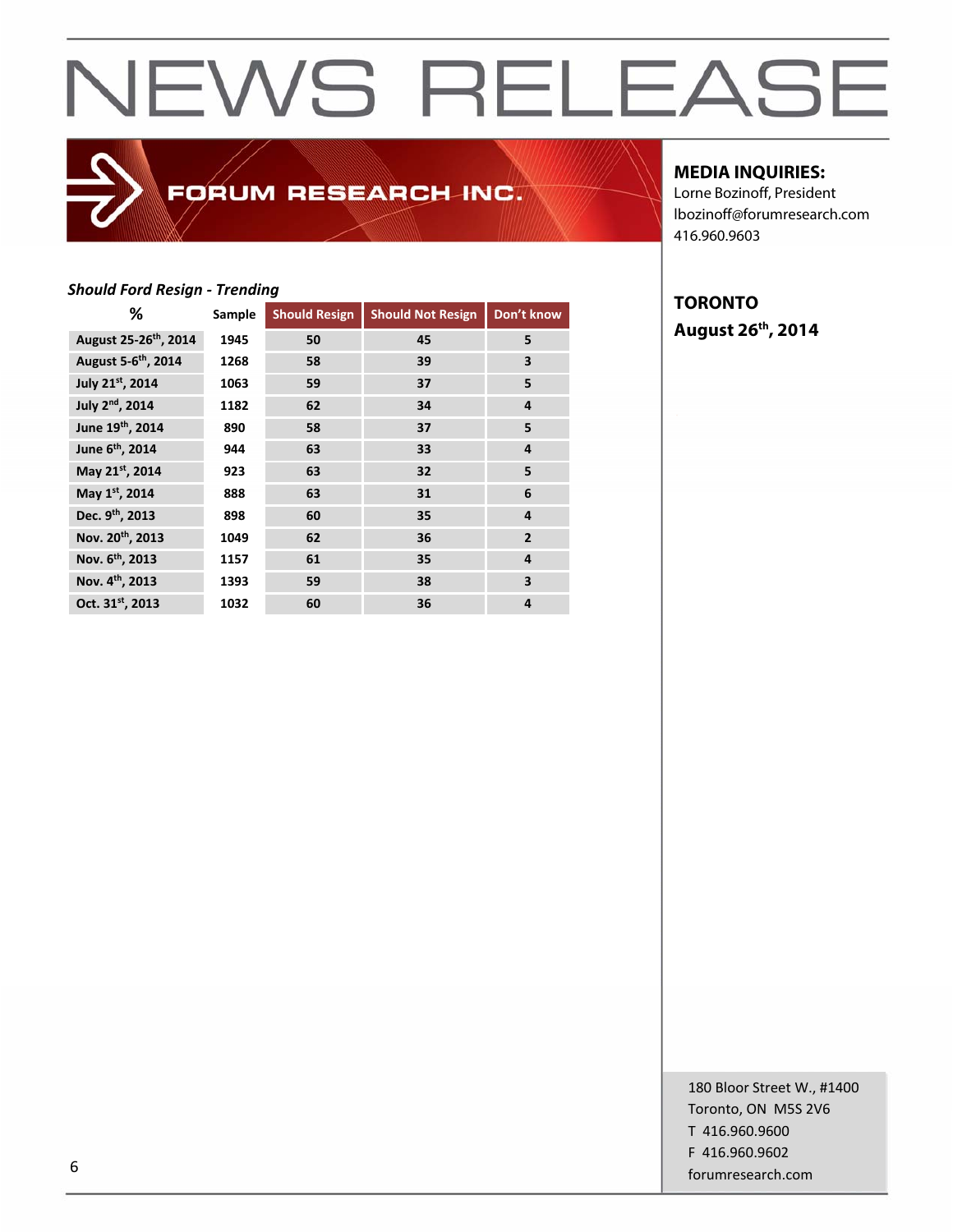

#### *Rob Ford / Tory / Soknacki / Chow*

*'If a mayoral election were held today, who would you vote for if the candidates were Rob Ford, John Tory, David Soknacki and Olivia Chow?'*

#### *[All Respondents]*

#### *Age / Gender*

| %                    | <b>Total</b>   | 18-34          | $35 - 44$ | 45-54 | 55-64          | $65+$          | <b>Male</b> | Female         |
|----------------------|----------------|----------------|-----------|-------|----------------|----------------|-------------|----------------|
| Sample               | 1945           | 136            | 185       | 373   | 517            | 734            | 850         | 1095           |
| <b>Rob Ford</b>      | 31             | 37             | 28        | 34    | 30             | 25             | 34          | 29             |
| <b>John Tory</b>     | 34             | 27             | 31        | 37    | 39             | 42             | 34          | 33             |
| David Soknacki       | $\overline{4}$ | 5              | 5         | 3     | $\overline{4}$ | 5              | 5           | $\overline{4}$ |
| <b>Olivia Chow</b>   | 23             | 25             | 29        | 20    | 20             | 20             | 21          | 26             |
| Some other candidate | $\mathbf{1}$   | $\overline{2}$ | 1         | 1     | 1              | $\overline{2}$ |             | $\mathbf{1}$   |
| Don't know           | 6              | 5              | 6         | 5     |                | 6              | 5           | 6              |

#### *Region*

| ℅                       | <b>Total</b> | <b>Toronto or East</b><br><b>York</b> | <b>North</b><br><b>York</b> | <b>Etobicoke or</b><br><b>York</b> | Scarborough |
|-------------------------|--------------|---------------------------------------|-----------------------------|------------------------------------|-------------|
| Sample                  | 1945         | 665                                   | 452                         | 401                                | 427         |
| <b>Rob Ford</b>         | 31           | 18                                    | 32                          | 39                                 | 40          |
| <b>John Tory</b>        | 34           | 37                                    | 39                          | 30                                 | 27          |
| David Soknacki          | 4            | 7                                     | 3                           | $\overline{4}$                     | 3           |
| <b>Olivia Chow</b>      | 23           | 33                                    | 22                          | 16                                 | 19          |
| Some other<br>candidate |              | $\mathbf{1}$                          |                             |                                    | 3           |
| Don't know              | 6            | $\overline{4}$                        | 4                           | 9                                  |             |

#### *Household Income*

| %                       | <b>Total</b>   | <\$20K         | $$20-$<br>\$40K | \$40-<br><b>\$60K</b> | \$60-<br><b>\$80K</b> | \$80-<br>\$100K | \$100-<br><b>\$250K</b> | \$250K+  |
|-------------------------|----------------|----------------|-----------------|-----------------------|-----------------------|-----------------|-------------------------|----------|
| Sample                  | 1945           | 154            | 314             | 281                   | 244                   | 190             | 340                     | 65       |
| <b>Rob Ford</b>         | 31             | 37             | 40              | 37                    | 41                    | 27              | 22                      | 24       |
| <b>John Tory</b>        | 34             | 16             | 24              | 35                    | 24                    | 40              | 45                      | 49       |
| David Soknacki          | $\overline{4}$ | $\overline{2}$ | 3               | 6                     | 3                     | 8               | 7                       | 3        |
| <b>Olivia Chow</b>      | 23             | 34             | 25              | 20                    | 23                    | 22              | 20                      | 24       |
| Some other<br>candidate | 1              | 4              | $\mathbf{1}$    | $\Omega$              | 3                     | $\Omega$        | $\mathbf{1}$            | $\Omega$ |
| Don't know              | 6              | 8              | 7               | $\overline{2}$        | 6                     | 3               | 5                       | 1        |

#### **MEDIA INQUIRIES:**

Lorne Bozinoff, President lbozinoff@forumresearch.com 416.960.9603

### **TORONTO August 26th, 2014**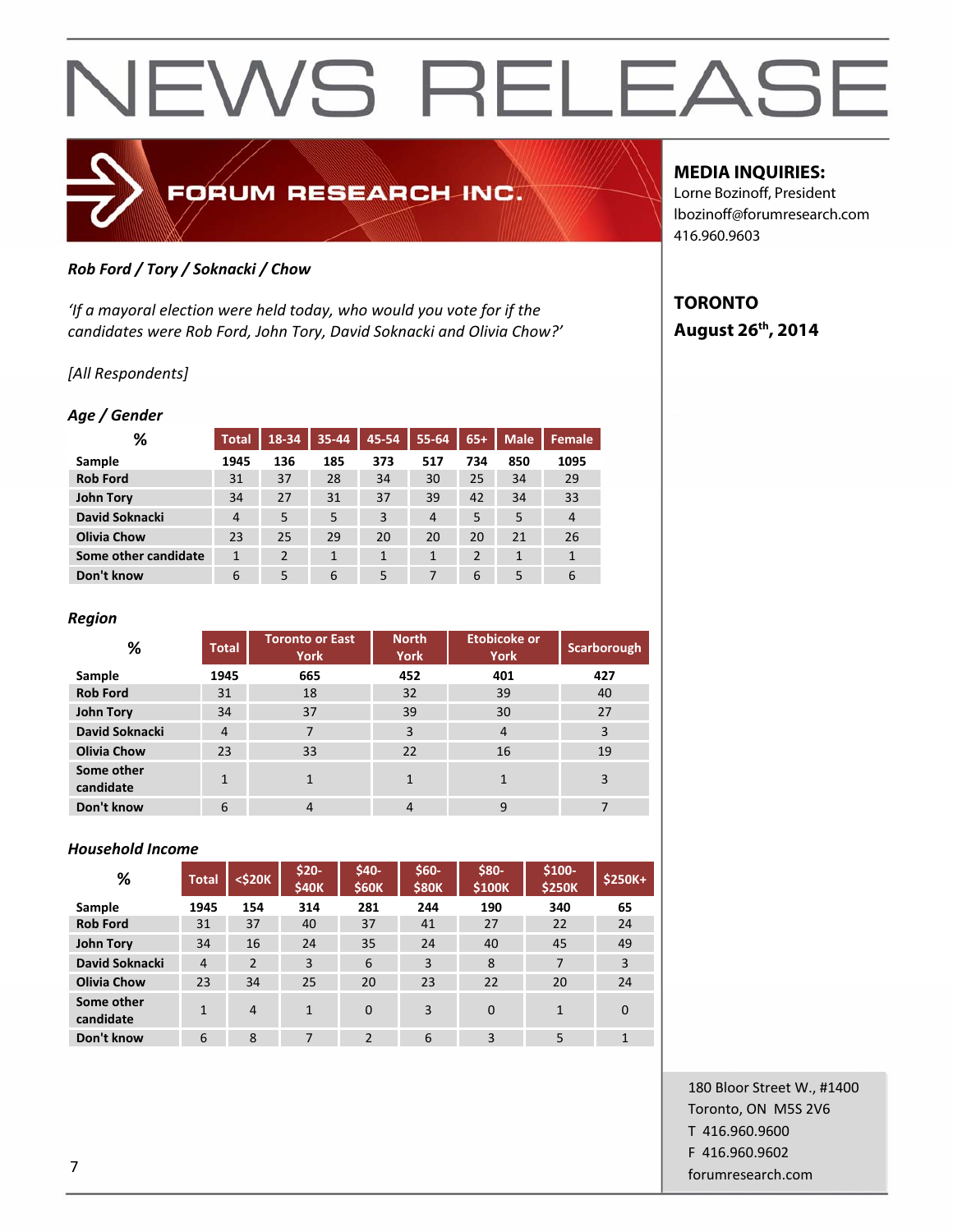FORUM RESEARCH INC.

#### *Education*

| %                        | <b>Total</b>   | <b>Secondary</b><br>school or less | Some college<br>or university | <b>Completed</b><br>college or<br>university | <b>Post</b><br>graduate<br><b>studies</b> |
|--------------------------|----------------|------------------------------------|-------------------------------|----------------------------------------------|-------------------------------------------|
| Sample                   | 1945           | 307                                | 536                           | 669                                          | 433                                       |
| <b>Rob Ford</b>          | 31             | 43                                 | 38                            | 29                                           | 22                                        |
| John Tory                | 34             | 26                                 | 27                            | 36                                           | 42                                        |
| <b>David</b><br>Soknacki | $\overline{4}$ | 3                                  | $\overline{4}$                | $\overline{4}$                               | 6                                         |
| <b>Olivia Chow</b>       | 23             | 19                                 | 24                            | 24                                           | 24                                        |
| Some other<br>candidate  |                | 3                                  | $\mathcal{P}$                 | $\mathbf{1}$                                 |                                           |
| Don't know               | 6              | 6                                  | 5                             | 7                                            | $\overline{4}$                            |

#### *Was Voting for Karen Stintz*

| %                    | <b>Total</b> | <b>Yes</b> | <b>No</b> | Don't know |
|----------------------|--------------|------------|-----------|------------|
| Sample               | 1945         | 145        | 1688      | 112        |
| <b>Rob Ford</b>      | 31           | 30         | 32        | 25         |
| <b>John Tory</b>     | 34           | 27         | 36        | 13         |
| David Soknacki       | 4            | 8          | 4         | 1          |
| <b>Olivia Chow</b>   | 23           | 24         | 23        | 28         |
| Some other candidate | 1            | 7          | 0         | 5          |
| Don't know           | 6            | 5          |           | 28         |

#### **MEDIA INQUIRIES:**

Lorne Bozinoff, President lbozinoff@forumresearch.com 416.960.9603

### **TORONTO August 26th, 2014**

180 Bloor Street W., #1400 Toronto, ON M5S 2V6 T 416.960.9600 F 416.960.9602 example and the state of the state of the state of the state of the state of the state of the state of the state of the state of the state of the state of the state of the state of the state of the state of the state of th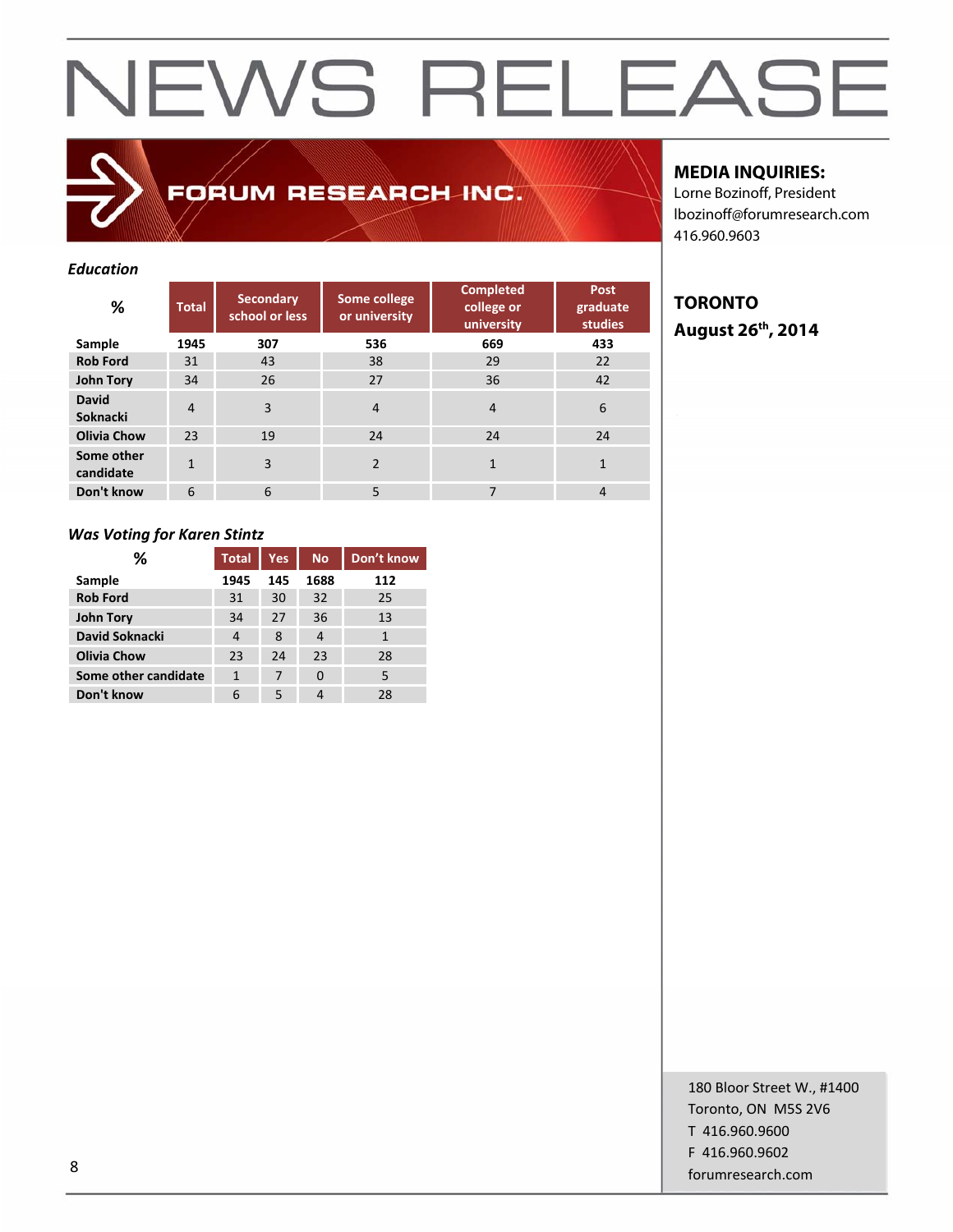### FORUM RESEARCH INC.

#### *Rob Ford / Tory / Chow*

*'If a mayoral election were held today, who would you vote for if the candidates were Rob Ford, John Tory, David Soknacki and Olivia Chow?'*

#### *[All Respondents]*

#### *Age / Gender*

| %                    | <b>Total</b> | 18-34          | 35-44 | 45-54 | 55-64 | $65+$          | <b>Male</b> | Female |
|----------------------|--------------|----------------|-------|-------|-------|----------------|-------------|--------|
| Sample               | 1945         | 136            | 185   | 373   | 517   | 734            | 850         | 1095   |
| <b>Rob Ford</b>      | 31           | 36             | 27    | 35    | 28    | 26             | 34          | 29     |
| <b>John Tory</b>     | 36           | 32             | 32    | 39    | 42    | 44             | 36          | 37     |
| <b>Olivia Chow</b>   | 26           | 26             | 33    | 21    | 23    | 22             | 24          | 27     |
| Some other candidate | 2            | 3              |       | 1     |       | $\overline{4}$ |             |        |
| Don't know           |              | $\overline{4}$ |       | 3     | 6     | 5              | 4           | 6      |

#### *Region*

| %                       | <b>Total</b>  | <b>Toronto or East</b><br><b>York</b> | <b>North</b><br><b>York</b> | <b>Etobicoke or</b><br><b>York</b> | <b>Scarborough</b> |
|-------------------------|---------------|---------------------------------------|-----------------------------|------------------------------------|--------------------|
| Sample                  | 1945          | 665                                   | 452                         | 401                                | 427                |
| <b>Rob Ford</b>         | 31            | 18                                    | 32                          | 39                                 | 41                 |
| <b>John Tory</b>        | 36            | 39                                    | 39                          | 34                                 | 33                 |
| <b>Olivia Chow</b>      | 26            | 38                                    | 23                          | 19                                 | 18                 |
| Some other<br>candidate | $\mathcal{P}$ |                                       | $\mathcal{P}$               |                                    | 3                  |
| Don't know              | 5             | 4                                     | 3                           | 8                                  |                    |

#### *Household Income*

| %                       | <b>Total</b>  | $<$ \$20 $K$ | \$20-<br><b>\$40K</b> | \$40-<br><b>\$60K</b> | \$60-<br><b>\$80K</b> | \$80-<br>\$100K | $$100-$<br><b>\$250K</b> | $$250K+$     |
|-------------------------|---------------|--------------|-----------------------|-----------------------|-----------------------|-----------------|--------------------------|--------------|
| Sample                  | 1945          | 154          | 314                   | 281                   | 244                   | 190             | 340                      | 65           |
| <b>Rob Ford</b>         | 31            | 38           | 40                    | 35                    | 41                    | 28              | 23                       | 21           |
| John Tory               | 36            | 24           | 28                    | 38                    | 28                    | 40              | 48                       | 53           |
| <b>Olivia Chow</b>      | 26            | 31           | 24                    | 23                    | 24                    | 30              | 24                       | 24           |
| Some other<br>candidate | $\mathcal{P}$ | 3            | 1                     | $\mathbf{1}$          | 3                     | $\Omega$        | $\mathfrak{p}$           | $\mathbf{1}$ |
| Don't know              | 5             | 5            | 7                     | 3                     | 3                     | $\overline{2}$  | $\overline{4}$           | $\mathbf{1}$ |

#### **MEDIA INQUIRIES:**

Lorne Bozinoff, President lbozinoff@forumresearch.com 416.960.9603

### **TORONTO August 26th, 2014**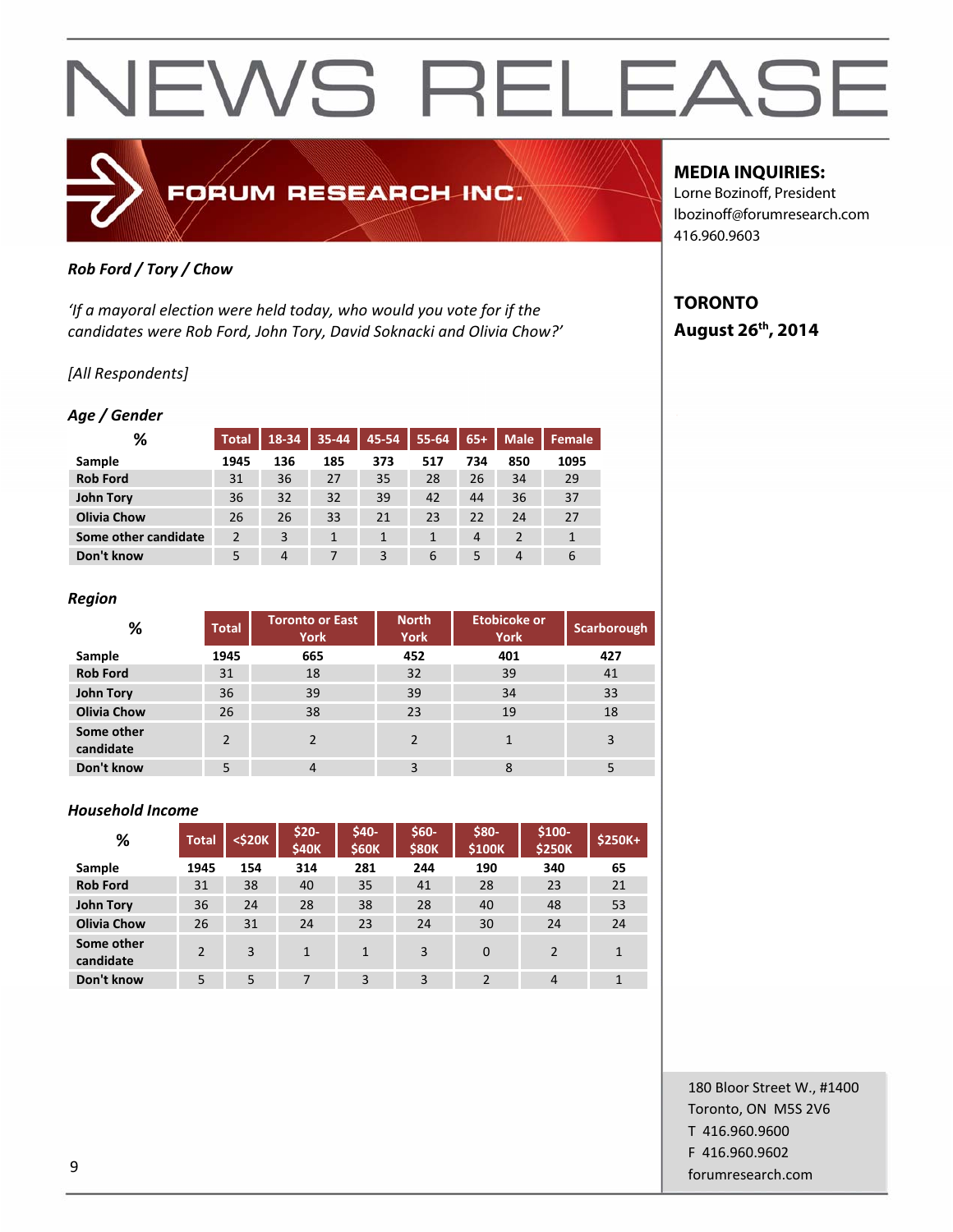FORUM RESEARCH INC.

#### *Education*

| %                       | <b>Total</b>   | <b>Secondary</b><br>school or less | Some college or<br>university | <b>Completed college</b><br>or university | Post<br>graduate<br><b>studies</b> |
|-------------------------|----------------|------------------------------------|-------------------------------|-------------------------------------------|------------------------------------|
| Sample                  | 1945           | 307                                | 536                           | 669                                       | 433                                |
| <b>Rob Ford</b>         | 31             | 44                                 | 37                            | 29                                        | 21                                 |
| John Tory               | 36             | 27                                 | 33                            | 38                                        | 43                                 |
| <b>Olivia Chow</b>      | 26             | 22                                 | 25                            | 25                                        | 29                                 |
| Some other<br>candidate | $\mathfrak{p}$ |                                    |                               |                                           | 4                                  |
| Don't know              | 5              | 5                                  | 4                             | 6                                         |                                    |

#### *Was Voting for Karen Stintz*

| ℅                    | <b>Total</b>  | <b>Yes</b> | <b>No</b> | Don't know |
|----------------------|---------------|------------|-----------|------------|
| Sample               | 1945          | 145        | 1688      | 112        |
| <b>Rob Ford</b>      | 31            | 29         | 32        | 23         |
| <b>John Tory</b>     | 36            | 30         | 38        | 23         |
| <b>Olivia Chow</b>   | 26            | 32         | 25        | 28         |
| Some other candidate | $\mathcal{P}$ | 6          | 1         |            |
| Don't know           | 5             | 2          |           | 25         |

#### *Mayoral Preference*

| %                    | <b>Total</b> |          |     | Rob Ford   John Tory   David Soknacki   Olivia Chow |     |
|----------------------|--------------|----------|-----|-----------------------------------------------------|-----|
| Sample               | 1945         | 530      | 758 | 86                                                  | 434 |
| <b>Rob Ford</b>      | 31           | 95       |     | 4                                                   |     |
| <b>John Tory</b>     | 36           | 3        | 94  | 40                                                  | 3   |
| <b>Olivia Chow</b>   | 26           |          |     | 42                                                  | 95  |
| Some other candidate | っ            | $\Omega$ |     |                                                     |     |
| Don't know           |              |          |     |                                                     |     |

#### **MEDIA INQUIRIES:**

Lorne Bozinoff, President lbozinoff@forumresearch.com 416.960.9603

### **TORONTO August 26th, 2014**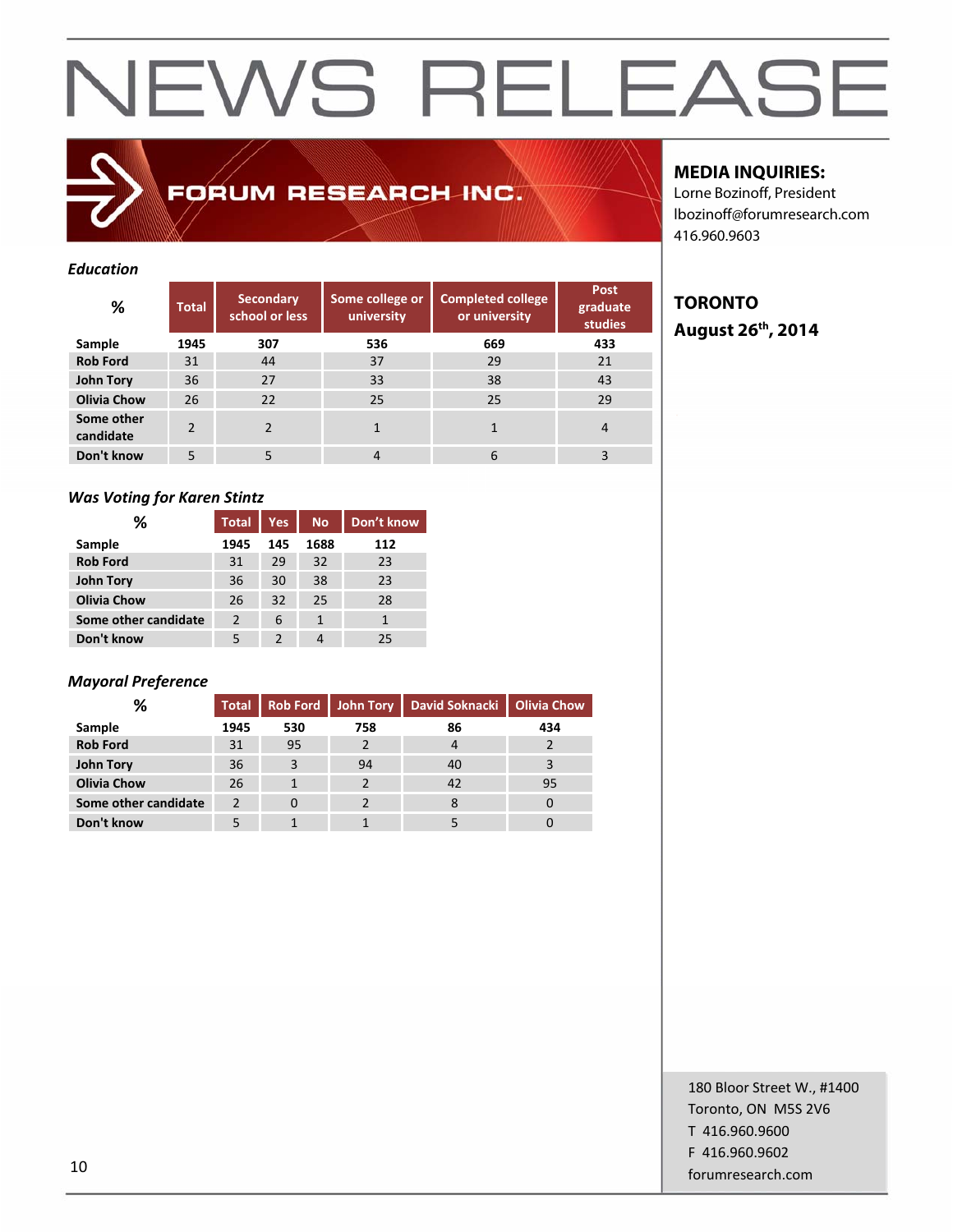

#### *Intending to Vote for Karen Stintz*

*'Were you intending to vote for Karen Stintz before she dropped out of the mayoral race?'*

#### *[All Respondents]*

#### *Age / Gender*

| %          | <b>Total</b> | 18-34 | 35-44 | $45 - 54$ | $55-64$ | $65+$ | <b>Male</b> | Female |
|------------|--------------|-------|-------|-----------|---------|-------|-------------|--------|
| Sample     | 1945         | 136   | 185   | 373       | 517     | 734   | 850         | 1095   |
| Yes        | 10           | 16    | 10    |           |         |       | 10          | 11     |
| No         | 84           | 80    | 81    | 87        | 87      | 88    | 84          | 83     |
| Don't know | b            | 4     |       |           |         |       |             | b      |

#### *Region*

| %          |      | Total   Toronto or East York   North York   Etobicoke or York   Scarborough |     |     |     |
|------------|------|-----------------------------------------------------------------------------|-----|-----|-----|
| Sample     | 1945 | 665                                                                         | 452 | 401 | 427 |
| Yes        | 10   |                                                                             |     |     | 15  |
| No         | 84   | 86                                                                          | 84  | 85  | 80  |
| Don't know |      |                                                                             |     |     |     |

#### *Household Income*

| %             | <b>Total</b> | <\$20K | $$20-$<br><b>\$40K</b> | \$40-<br><b>\$60K</b> | \$60-<br><b>\$80K</b> | \$80-<br>\$100K | $$100-$<br><b>\$250K</b> | \$250K+ |
|---------------|--------------|--------|------------------------|-----------------------|-----------------------|-----------------|--------------------------|---------|
| Sample        | 1945         | 154    | 314                    | 281                   | 244                   | 190             | 340                      | 65      |
| Yes           | 10           | 18     | 12                     | 6                     | 9                     | 9               | 10                       | 16      |
| <b>No</b>     | 84           | 71     | 77                     | 88                    | 85                    | 87              | 88                       | 84      |
| Don't<br>know | 6            | 11     | 11                     | 6                     | 6                     | 4               |                          |         |

#### *Mayoral Preference*

| %          |      |     |     | Total   Rob Ford   John Tory   David Soknacki   Olivia Chow |     |
|------------|------|-----|-----|-------------------------------------------------------------|-----|
| Sample     | 1945 | 530 | 758 | 86                                                          | 434 |
| <b>Yes</b> | 10   | 10  |     | 20                                                          |     |
| No         | 84   | 85  | 90  | 79                                                          | 82  |
| Don't know |      |     |     |                                                             |     |

#### **MEDIA INQUIRIES:**

Lorne Bozinoff, President lbozinoff@forumresearch.com 416.960.9603

#### **TORONTO August 26th, 2014**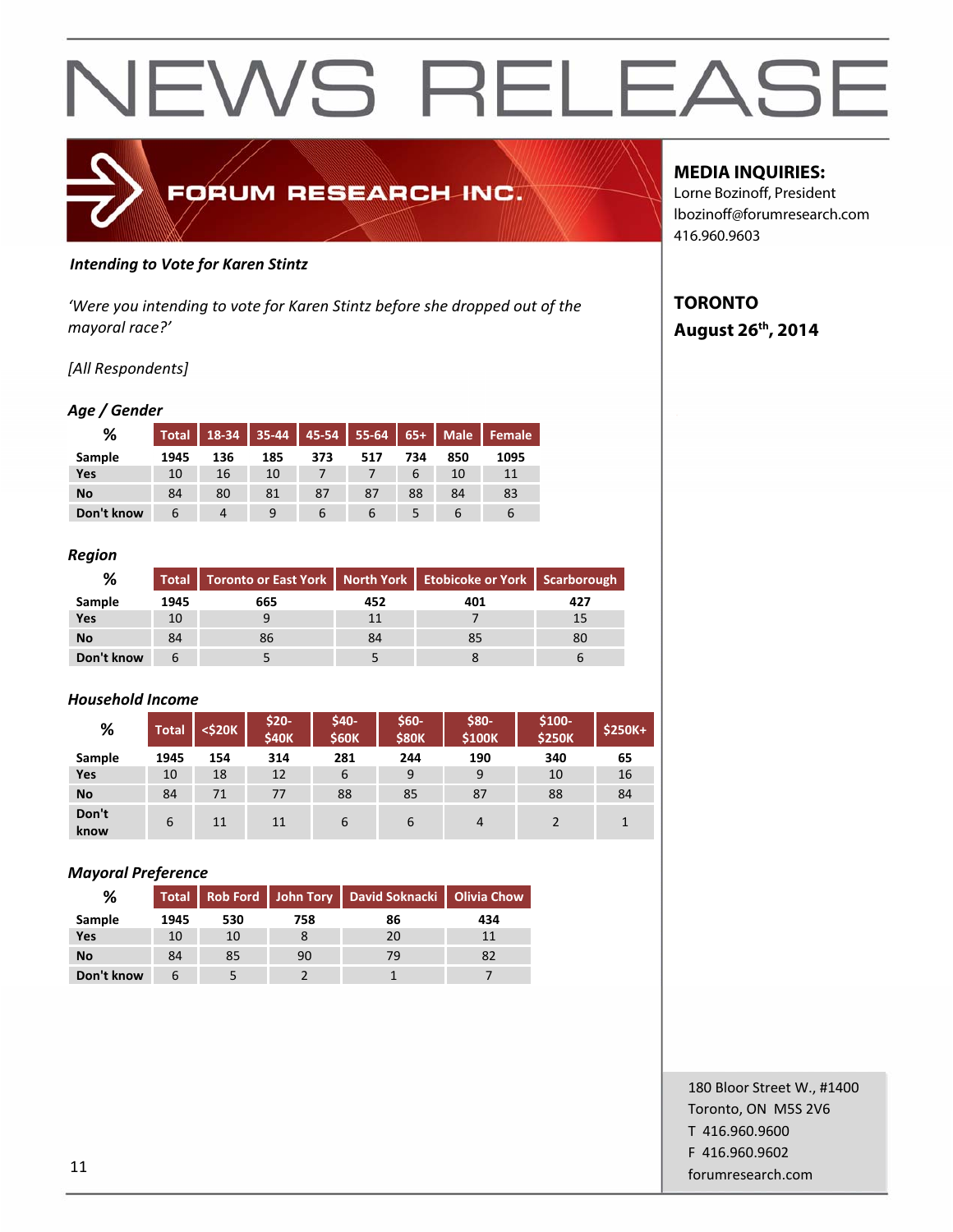

#### *Approval of Tory*

*'Do you approve or disapprove of John Tory?'*

#### *[Heard of John Tory]*

#### *Age / Gender*

| %                 | <b>Total</b> | 18-34 |     |     | 35-44   45-54   55-64   65+   Male |     |     | Female |
|-------------------|--------------|-------|-----|-----|------------------------------------|-----|-----|--------|
| Sample            | 1867         | 120   | 174 | 364 | 498                                | 711 | 815 | 1052   |
| Approve           | 63           | 56    | 63  | 64  | 70                                 | 69  | 64  | 63     |
| <b>Disapprove</b> | 37           | 44    | 37  | 36  | 30                                 |     | 36  | 37     |

#### *Region*

| %                 |      | Total   Toronto or East York   North York   Etobicoke or York   Scarborough |     |     |     |
|-------------------|------|-----------------------------------------------------------------------------|-----|-----|-----|
| Sample            | 1867 | 646                                                                         | 435 | 380 | 406 |
| Approve           | 63   |                                                                             | 63  | 60  | 60  |
| <b>Disapprove</b> | 37   |                                                                             | 37  | 40  | 40  |

#### *Household Income*

| %                 | Total | <\$20K | \$20-<br><b>\$40K</b> | <b>S40-</b><br><b>S60K</b> | \$60-<br><b>\$80K</b> | \$80-<br><b>S100K</b> | \$100-<br><b>\$250K</b> | <b>\$250K+</b> |
|-------------------|-------|--------|-----------------------|----------------------------|-----------------------|-----------------------|-------------------------|----------------|
| Sample            | 1867  | 134    | 294                   | 272                        | 234                   | 183                   | 337                     | 64             |
| <b>Approve</b>    | 63    | 48     | 53                    | 60                         | 51                    | 69                    | 78                      | 76             |
| <b>Disapprove</b> | 37    | 52     | 47                    | 40                         | 49                    | 31                    | 22                      | 24             |

#### *Mayoral Preference*

| %                 |      |     |     | Total   Rob Ford   John Tory   David Soknacki   Olivia Chow |     |
|-------------------|------|-----|-----|-------------------------------------------------------------|-----|
| Sample            | 1867 | 493 | 753 | 84                                                          | 412 |
| Approve           | 63   | 33  | 98  | 65                                                          | 43  |
| <b>Disapprove</b> | 37   | 67  |     | 35                                                          |     |

#### *Was Voting for Karen Stintz*

| %                 | <b>Total</b> | <b>Yes</b> | <b>No</b> | Don't know |
|-------------------|--------------|------------|-----------|------------|
| Sample            | 1867         | 127        | 1652      | 88         |
| Approve           | 63           | 63         | 63        | 61         |
| <b>Disapprove</b> | 37           | 37         | 37        | 39         |

#### **MEDIA INQUIRIES:**

Lorne Bozinoff, President lbozinoff@forumresearch.com 416.960.9603

#### **TORONTO August 26th, 2014**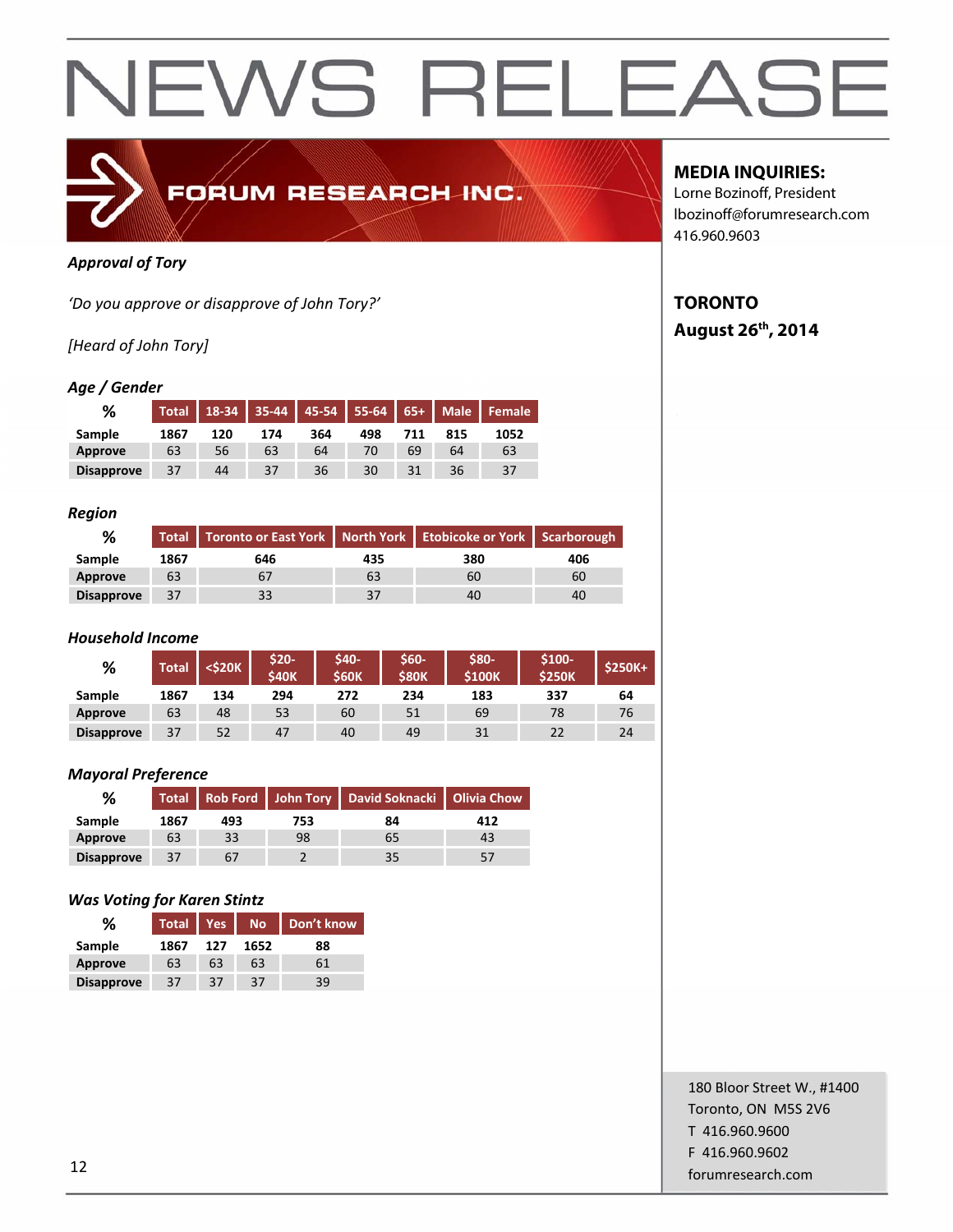

#### *Approval of Chow*

*'Do you approve or disapprove of Olivia Chow?'*

#### *[Heard of Olivia Chow]*

#### *Age / Gender*

| %                 | <b>Total</b> | 18-34 |     |     |     |     |     | 35-44 45-54 55-64 65+ Male Female |
|-------------------|--------------|-------|-----|-----|-----|-----|-----|-----------------------------------|
| Sample            | 1878         | 122   | 176 | 359 | 505 | 716 | 817 | 1061                              |
| <b>Approve</b>    | 49           | 57    | 55  | 41  | 44  | 42  | 46  | 52                                |
| <b>Disapprove</b> | 51           | 43    | 45  | 59  | 56  | 58  | 54  | 48                                |

#### *Region*

| ℅                 |      | Total   Toronto or East York   North York   Etobicoke or York   Scarborough |     |     |     |
|-------------------|------|-----------------------------------------------------------------------------|-----|-----|-----|
| Sample            | 1878 | 644                                                                         | 432 | 386 | 416 |
| Approve           | 49   | b3                                                                          | 45  | 38  | 45  |
| <b>Disapprove</b> | 51   | 37                                                                          | 55  |     |     |

#### *Household Income*

| %                 | Total | <\$20K | \$20-<br><b>S40K</b> | \$40-<br><b>S60K</b> | \$60-<br><b>S80K</b> | \$80-<br><b>\$100K</b> | \$100-<br><b>\$250K</b> | <b>\$250K+</b> |
|-------------------|-------|--------|----------------------|----------------------|----------------------|------------------------|-------------------------|----------------|
| Sample            | 1878  | 136    | 297                  | 277                  | 237                  | 188                    | 331                     | 63             |
| Approve           | 49    | 63     | 51                   | 44                   | 49                   | 49                     | 47                      | 33             |
| <b>Disapprove</b> | 51    | 37     | 49                   | 56                   | 51                   | 51                     | 53                      | 67             |

#### *Mayoral Preference*

| %                 |      |     |     | Total Rob Ford John Tory David Soknacki Olivia Chow |     |
|-------------------|------|-----|-----|-----------------------------------------------------|-----|
| Sample            | 1878 | 498 | 738 | 84                                                  | 432 |
| Approve           | 49   |     | 36  | 59                                                  | 96  |
| <b>Disapprove</b> | 51   | 79  | 64  |                                                     |     |

#### *Was Voting for Karen Stintz*

| %                 | <b>Total</b> | Yes | <b>No</b> | Don't know |
|-------------------|--------------|-----|-----------|------------|
| Sample            | 1878         | 132 | 1646      | 100        |
| <b>Approve</b>    | 49           | 62  | 46        | 67         |
| <b>Disapprove</b> | 51           | 38  | 54        | 33         |

#### **MEDIA INQUIRIES:**

Lorne Bozinoff, President lbozinoff@forumresearch.com 416.960.9603

#### **TORONTO August 26th, 2014**

180 Bloor Street W., #1400 Toronto, ON M5S 2V6 T 416.960.9600 F 416.960.9602 forumresearch.com and the set of the set of the set of the set of the set of the set of the set of the set of the set of the set of the set of the set of the set of the set of the set of the set of the set of the set of th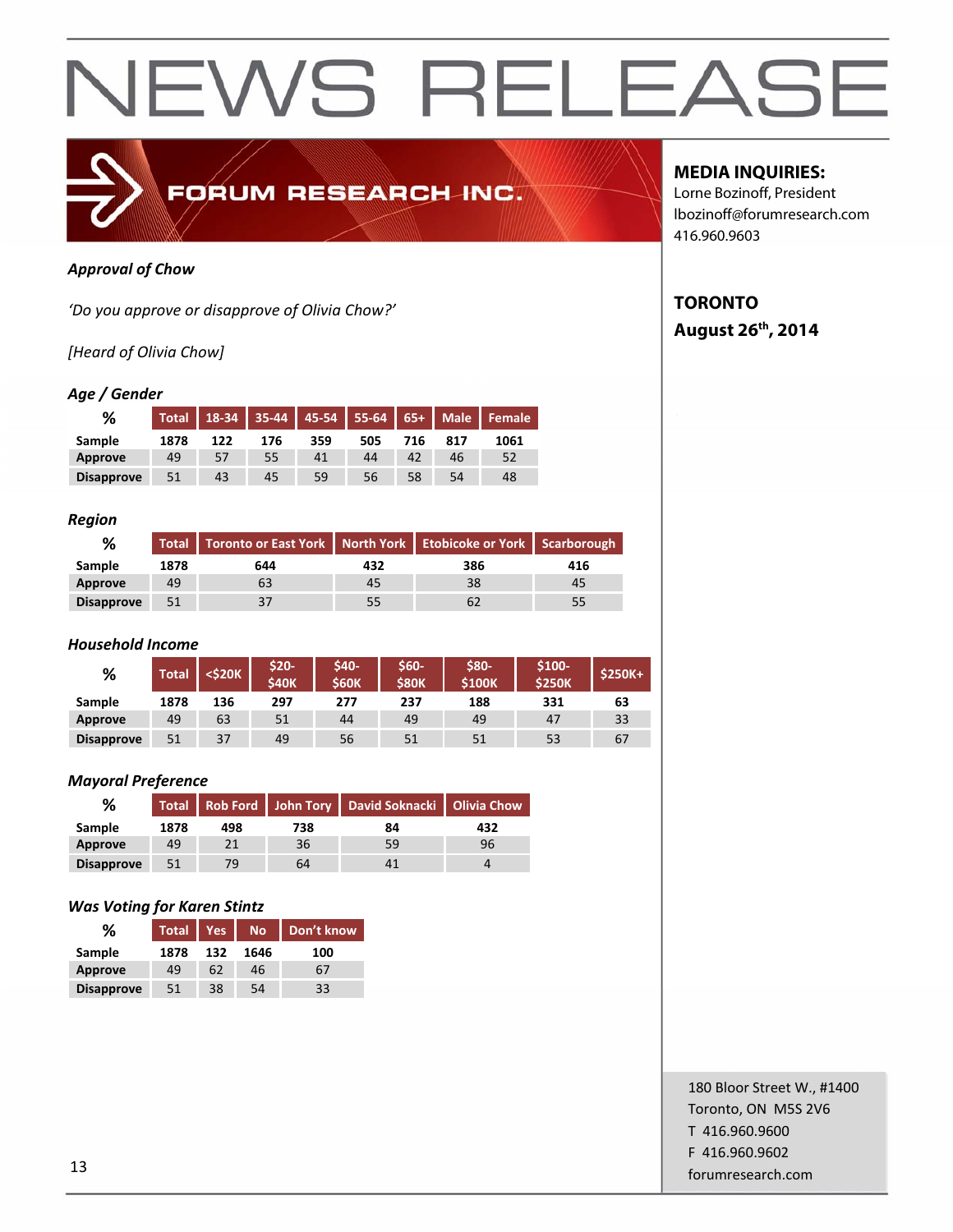

#### *Approval of Soknacki*

*'Do you approve or disapprove of David Soknacki?'*

*[Heard of David Soknacki]*

#### *Age / Gender*

| %                 | <b>Total</b> | 18-34 |     |     | 35-44   45-54   55-64   65+   Male |     |     | Female |
|-------------------|--------------|-------|-----|-----|------------------------------------|-----|-----|--------|
| Sample            | 1431         | 81    | 119 | 281 | 398                                | 552 | 636 | 795    |
| Approve           | 48           | 53    | 47  | 42  | 50                                 | 49  | 50  | 46     |
| <b>Disapprove</b> | 52           | 47    | 53  | 58  | 50                                 |     | 50  | 54     |

#### *Region*

| ℅                 |      | Total Toronto or East York   North York   Etobicoke or York   Scarborough |     |     |     |
|-------------------|------|---------------------------------------------------------------------------|-----|-----|-----|
| Sample            | 1431 | 512                                                                       | 325 | 278 | 316 |
| Approve           | 48   | 58                                                                        | 48  | 39  | 41  |
| <b>Disapprove</b> | 52   | 42                                                                        | 52  |     | 59  |

#### *Household Income*

| %                 | Total | <\$20K | \$20-<br><b>S40K</b> | \$40-<br><b>S60K</b> | \$60-<br><b>S80K</b> | \$80-<br><b>S100K</b> | $$100-$<br><b>\$250K</b> | <b>\$250K+</b> |
|-------------------|-------|--------|----------------------|----------------------|----------------------|-----------------------|--------------------------|----------------|
| Sample            | 1431  | 84     | 191                  | 208                  | 190                  | 157                   | 275                      | 51             |
| Approve           | 48    | 36     | 36                   | 39                   | 49                   | 46                    | 58                       | 47             |
| <b>Disapprove</b> | 52    | 64     | 64                   | 61                   | 51                   | 54                    | 42                       | 53             |

#### *Mayoral Preference*

| %                 |      |     |     | Total Rob Ford John Tory David Soknacki Olivia Chow |     |
|-------------------|------|-----|-----|-----------------------------------------------------|-----|
| Sample            | 1431 | 337 | 611 | 81                                                  | 314 |
| Approve           | 48   | 23  | 51  | 99                                                  | 58  |
| <b>Disapprove</b> | 52   |     | 49  |                                                     |     |

#### *Was Voting for Karen Stintz*

| %                 | <b>Total</b> | <b>Yes</b> | No.  | Don't know |
|-------------------|--------------|------------|------|------------|
| Sample            | 1431         | 87         | 1292 | 52         |
| <b>Approve</b>    | 48           | 63         | 47   | 43         |
| <b>Disapprove</b> | 52           | 37         | 53   | 57         |

#### **MEDIA INQUIRIES:**

Lorne Bozinoff, President lbozinoff@forumresearch.com 416.960.9603

#### **TORONTO August 26th, 2014**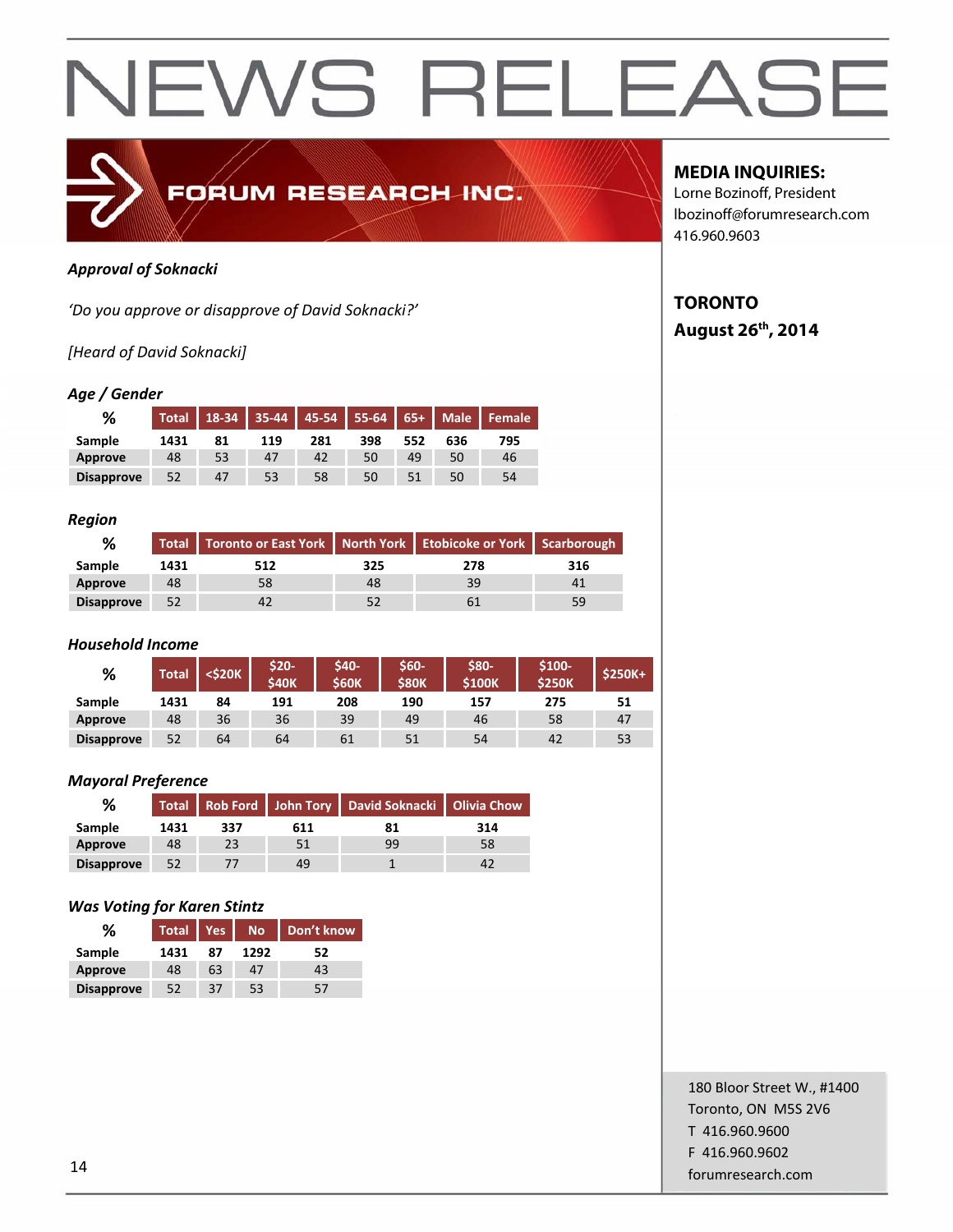

*Approval of Rob Ford*

*'Do you approve or disapprove of Rob Ford?'*

#### *[All Respondents]*

#### *Age / Gender*

| %                 | <b>Total</b> | $18-34$ |     | 35-44 45-54 55-64 65+ Male |     |     |     | Female |
|-------------------|--------------|---------|-----|----------------------------|-----|-----|-----|--------|
| <b>Sample</b>     | 1945         | 136     | 185 | 373                        | 517 | 734 | 850 | 1095   |
| Approve           | 39           | 45      | 34  | 40                         | 36  | 32  | 43  | 35     |
| <b>Disapprove</b> | 61           | 55      | 66  | 60                         | 64  | 68  | 57  | 65     |

#### *Region*

| %                 |      | Total Toronto or East York   North York   Etobicoke or York   Scarborough |     |     |     |  |
|-------------------|------|---------------------------------------------------------------------------|-----|-----|-----|--|
| Sample            | 1945 | 665                                                                       | 452 | 401 | 427 |  |
| Approve           | 39   |                                                                           | 40  | 47  | 50  |  |
| <b>Disapprove</b> | 61   | 78                                                                        | 60  | 53  | 50  |  |

#### *Household Income*

| %                 | Total | <\$20K | \$20-<br><b>S40K</b> | <b>S40-</b><br><b>S60K</b> | \$60-<br><b>S80K</b> | \$80-<br><b>\$100K</b> | $$100-$<br>\$250K | <b>\$250K+</b> |
|-------------------|-------|--------|----------------------|----------------------------|----------------------|------------------------|-------------------|----------------|
| Sample            | 1945  | 154    | 314                  | 281                        | 244                  | 190                    | 340               | 65             |
| Approve           | 39    | 47     | 46                   | 40                         | 47                   | 31                     | 31                | 34             |
| <b>Disapprove</b> | 61    | 53     | 54                   | 60                         | 53                   | 69                     | 69                | 66             |

#### *Mayoral Preference*

| ℅                 |      |     |     | Total Rob Ford   John Tory   David Soknacki   Olivia Chow |     |
|-------------------|------|-----|-----|-----------------------------------------------------------|-----|
| Sample            | 1945 | 530 | 758 | 86                                                        | 434 |
| Approve           | 39   | 92  | 16  |                                                           |     |
| <b>Disapprove</b> | 61   |     | 84  |                                                           | 93  |

#### *Was Voting for Karen Stintz*

| %                 | <b>Total</b> | <b>Yes</b> | <b>No</b> | Don't know |
|-------------------|--------------|------------|-----------|------------|
| Sample            | 1945         | 145        | 1688      | 112        |
| <b>Approve</b>    | 39           | 38         | 38        | 46         |
| <b>Disapprove</b> | 61           | 62         | 62        | 54         |

#### **MEDIA INQUIRIES:**

Lorne Bozinoff, President lbozinoff@forumresearch.com 416.960.9603

#### **TORONTO August 26th, 2014**

180 Bloor Street W., #1400 Toronto, ON M5S 2V6 T 416.960.9600 F 416.960.9602 for the contract of the contract of the contract of the contract of the contract of the contract of the contract of the contract of the contract of the contract of the contract of the contract of the contract of the contra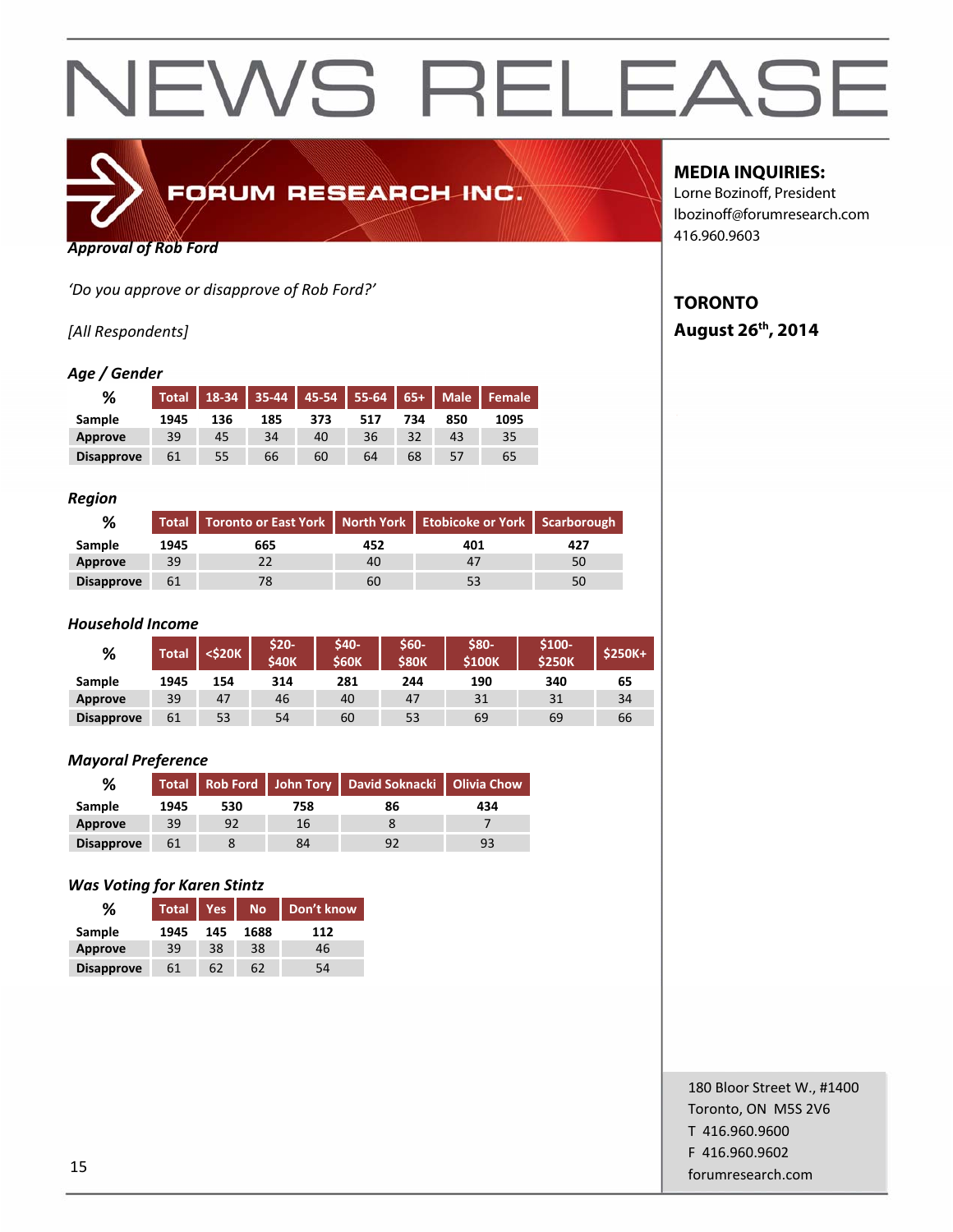

#### *Vote Rob Ford October Election*

*'Will you vote for Rob Ford in the municipal election in October or not?'*

FORUM RESEARCH INC.

#### *[All Respondents]*

#### *Age / Gender*

| %                          | <b>Total</b> |     |     |     | 18-34 35-44 45-54 55-64 65+ Male |     |     | Female |
|----------------------------|--------------|-----|-----|-----|----------------------------------|-----|-----|--------|
| Sample                     | 1945         | 136 | 185 | 373 | 517                              | 734 | 850 | 1095   |
| Will vote for Rob Ford     | 33           | 38  | 30  | 34  | 30                               | 25  | 35  | 30     |
| Will not vote for Rob Ford | 64           | 61  | 65  | 61  | 67                               | 70  | 62  | 66     |
| Don't know                 |              |     |     | 4   | 4                                |     |     | 4      |

#### *Region*

| %                             | <b>Total</b>   | <b>Toronto or East</b><br><b>York</b> | <b>North</b><br><b>York</b> | <b>Etobicoke or</b><br><b>York</b> | <b>Scarborough</b> |
|-------------------------------|----------------|---------------------------------------|-----------------------------|------------------------------------|--------------------|
| Sample                        | 1945           | 665                                   | 452                         | 401                                | 427                |
| Will vote for Rob Ford        | 33             | 19                                    | 34                          | 39                                 | 43                 |
| Will not vote for Rob<br>Ford | 64             | 80                                    | 63                          | 55                                 | 52                 |
| Don't know                    | $\overline{4}$ |                                       |                             | $\mathfrak b$                      |                    |

#### *Household Income*

| %                                    | <b>Total</b>   | <\$20K | $$20-$<br><b>\$40K</b> | \$40-<br><b>S60K</b> | $$60-$<br><b>\$80K</b> | \$80-<br>\$100K | $$100-$<br><b>\$250K</b> | \$250K+ |
|--------------------------------------|----------------|--------|------------------------|----------------------|------------------------|-----------------|--------------------------|---------|
| Sample                               | 1945           | 154    | 314                    | 281                  | 244                    | 190             | 340                      | 65      |
| <b>Will vote for Rob</b><br>Ford     | 33             | 41     | 41                     | 39                   | 42                     | 28              | 22                       | 19      |
| Will not vote for<br><b>Rob Ford</b> | 64             | 55     | 55                     | 59                   | 53                     | 71              | 75                       | 80      |
| Don't know                           | $\overline{4}$ | 4      | $\overline{4}$         | $\overline{2}$       | $\overline{4}$         |                 | 3                        |         |

#### *Education*

| %                                | <b>Total</b>   | <b>Secondary</b><br>school or less | Some college or<br>university | <b>Completed college</b><br>or university | Post<br>graduate<br>studies |
|----------------------------------|----------------|------------------------------------|-------------------------------|-------------------------------------------|-----------------------------|
| Sample                           | 1945           | 307                                | 536                           | 669                                       | 433                         |
| Will vote for<br><b>Rob Ford</b> | 33             | 44                                 | 40                            | 30                                        | 22                          |
| Will not vote<br>for Rob Ford    | 64             | 51                                 | 57                            | 67                                        | 74                          |
| Don't know                       | $\overline{4}$ |                                    | 3                             | 4                                         | 3                           |

### **MEDIA INQUIRIES:**

Lorne Bozinoff, President lbozinoff@forumresearch.com 416.960.9603

### **TORONTO August 26th, 2014**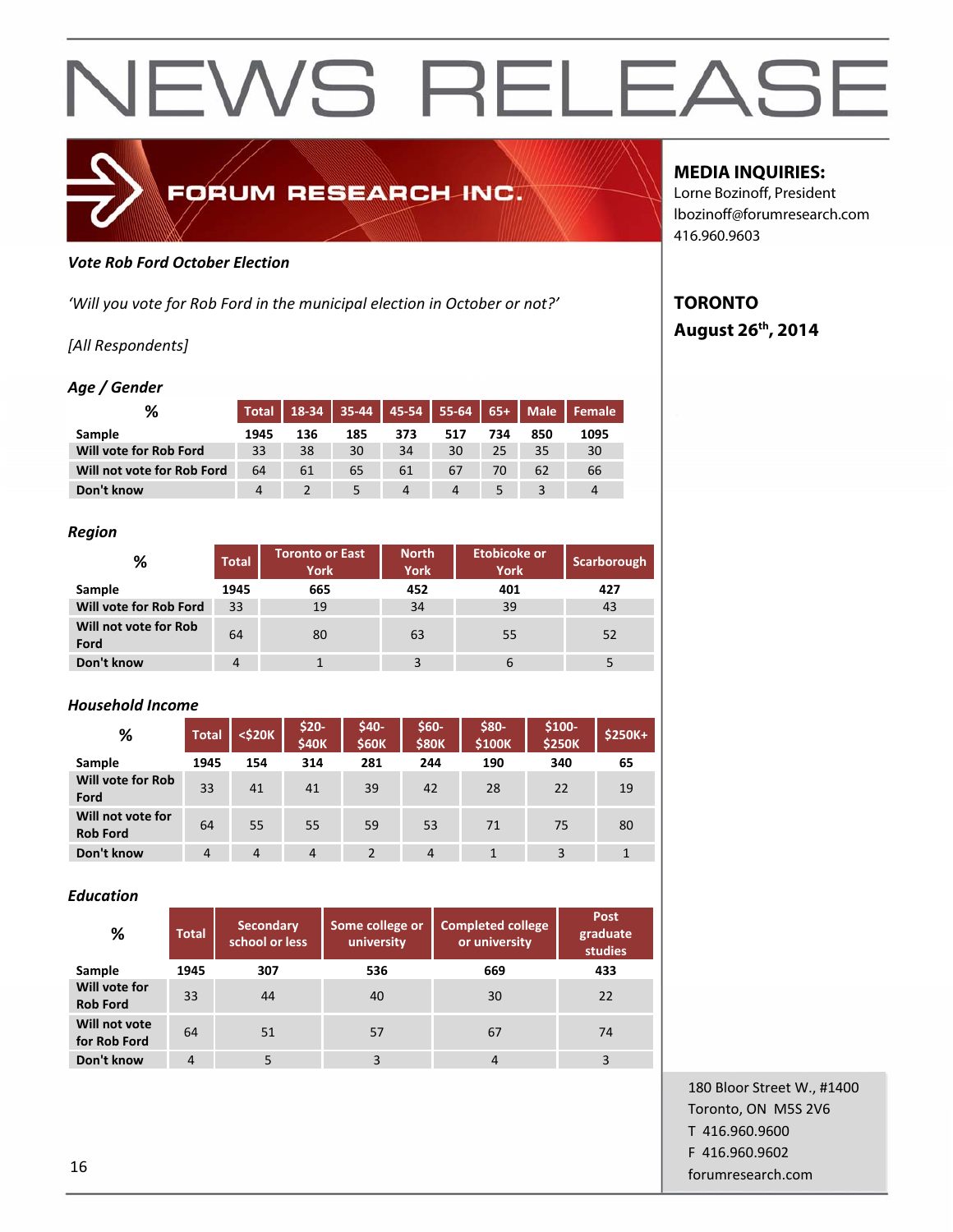### FORUM RESEARCH INC.

#### *Was Voting for Karen Stintz*

| ℅                          | <b>Total</b> | Yes | No No | Don't know |
|----------------------------|--------------|-----|-------|------------|
| Sample                     | 1945         | 145 | 1688  | 112        |
| Will vote for Rob Ford     | 33           | 36  | 33    | 26         |
| Will not vote for Rob Ford | 64           | 62  | 65    | 52         |
| Don't know                 | Δ            |     |       | つつ         |

#### *Mayoral Preference*

|                            |      |     |     | Total Rob Ford John Tory David Soknacki Olivia Chow |     |
|----------------------------|------|-----|-----|-----------------------------------------------------|-----|
| <b>Sample</b>              | 1945 | 530 | 758 | 86                                                  | 434 |
| Will vote for Rob Ford     | 33   | 96  |     |                                                     |     |
| Will not vote for Rob Ford | 64   |     | 96  |                                                     | 96  |
| Don't know                 |      |     |     |                                                     |     |

#### **MEDIA INQUIRIES:**

Lorne Bozinoff, President lbozinoff@forumresearch.com 416.960.9603

#### **TORONTO August 26th, 2014**

180 Bloor Street W., #1400 Toronto, ON M5S 2V6 T 416.960.9600 F 416.960.9602 for the contract of the contract of the contract of the contract of the contract of the contract of the contract of the contract of the contract of the contract of the contract of the contract of the contract of the contra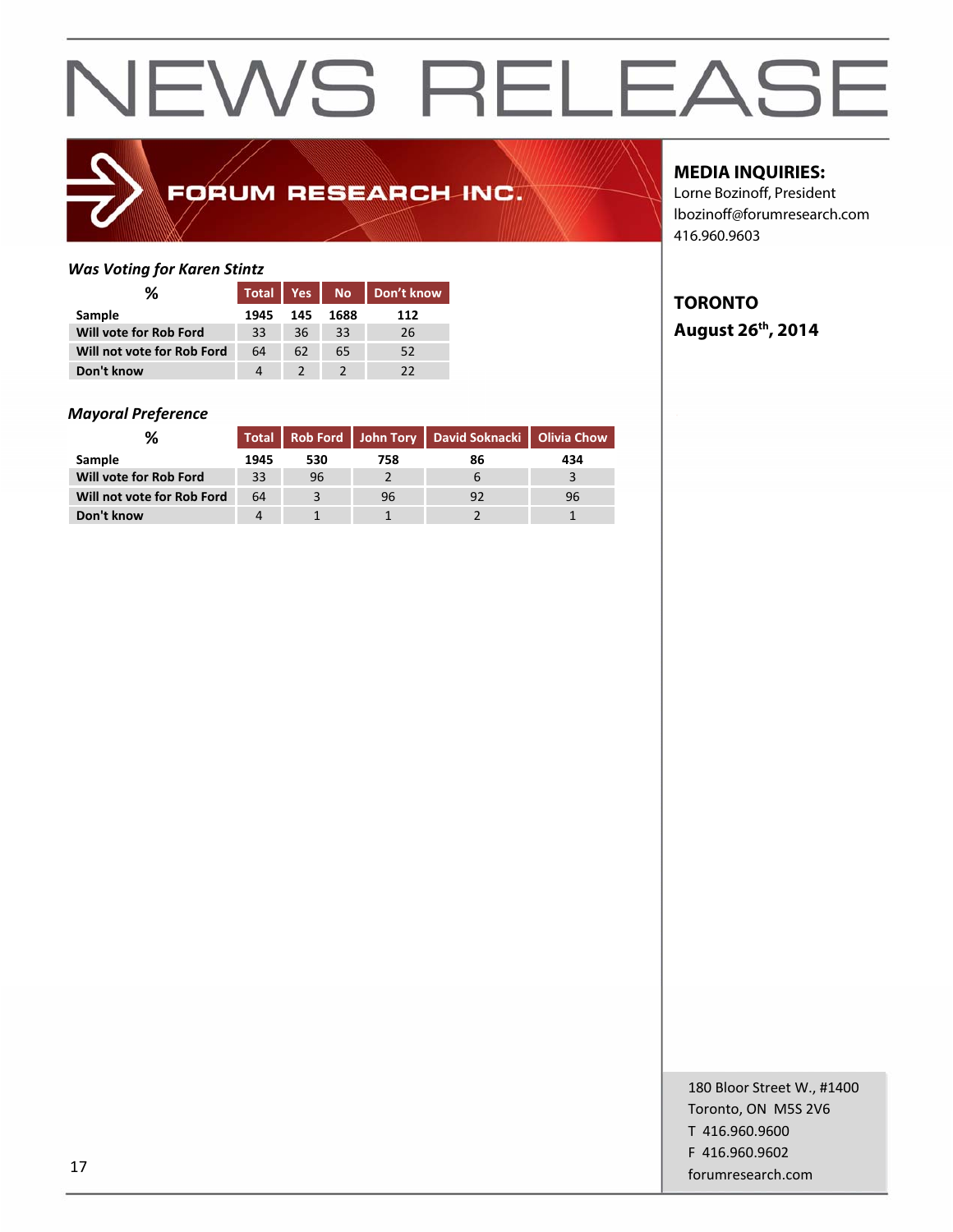#### *Rob Ford Resignation*

*'Do you think Mayor Ford should resign or not?'*

#### *[All Respondents]*

#### *Age / Gender*

| ℅                          |      |     |     |     | Total   18-34   35-44   45-54   55-64   65+   Male |     |     | l Female |
|----------------------------|------|-----|-----|-----|----------------------------------------------------|-----|-----|----------|
| Sample                     | 1945 | 136 | 185 | 373 | 517                                                | 734 | 850 | 1095     |
| Think he should resign     | 50   | 44  | 52  | 51  | 51                                                 | 59  | 46  | 54       |
| Think he should not resign | 45   | 51  | 43  | 45  | 44                                                 | 38  | 49  | 41       |
| Don't know                 |      |     |     | 4   |                                                    | 4   |     |          |

FORUM RESEARCH INC.

#### *Region*

| %                             | <b>Total</b> | Toronto or East<br><b>York</b> | <b>North</b><br><b>York</b> | <b>Etobicoke or</b><br><b>York</b> | Scarborough |
|-------------------------------|--------------|--------------------------------|-----------------------------|------------------------------------|-------------|
| Sample                        | 1945         | 665                            | 452                         | 401                                | 427         |
| Think he should<br>resign     | 50           | 69                             | 45                          | 44                                 | 37          |
| Think he should not<br>resign | 45           | 28                             | 49                          | 52                                 | 57          |
| Don't know                    | 5            | $\overline{4}$                 | 6                           | $\overline{4}$                     | 6           |

#### *Household Income*

| %                             | <b>Total</b> | $<$ \$20 $K$   | $$20-$<br><b>\$40K</b> | \$40-<br><b>\$60K</b> | \$60-<br><b>\$80K</b> | \$80-<br>\$100K | $$100-$<br><b>\$250K</b> | $$250K+$ |
|-------------------------------|--------------|----------------|------------------------|-----------------------|-----------------------|-----------------|--------------------------|----------|
| Sample                        | 1945         | 154            | 314                    | 281                   | 244                   | 190             | 340                      | 65       |
| Think he should<br>resign     | 50           | 47             | 43                     | 43                    | 46                    | 54              | 60                       | 55       |
| Think he should<br>not resign | 45           | 51             | 50                     | 50                    | 52                    | 46              | 38                       | 41       |
| Don't know                    | 5            | $\mathfrak{p}$ |                        | 7                     | $\mathcal{P}$         | $\Omega$        | 2                        | 4        |

#### *Education*

| %                                | <b>Total</b> | <b>Secondary</b><br>school or less | <b>Some college</b><br>or university | <b>Completed</b><br>college or<br>university | Post<br>graduate<br>studies |
|----------------------------------|--------------|------------------------------------|--------------------------------------|----------------------------------------------|-----------------------------|
| Sample                           | 1945         | 307                                | 536                                  | 669                                          | 433                         |
| Think he<br>should resign        | 50           | 43                                 | 46                                   | 53                                           | 55                          |
| Think he<br>should not<br>resign | 45           | 51                                 | 48                                   | 43                                           | 41                          |
| Don't know                       | 5            | 6                                  | 5                                    | $\overline{4}$                               | $\overline{4}$              |

180 Bloor Street W., #1400 Toronto, ON M5S 2V6 T 416.960.9600 F 416.960.9602 **forumresearch.com** and the set of the set of the set of the set of the set of the set of the set of the set of the set of the set of the set of the set of the set of the set of the set of the set of the set of the set of

#### **MEDIA INQUIRIES:**

Lorne Bozinoff, President lbozinoff@forumresearch.com 416.960.9603

#### **TORONTO August 26th, 2014**